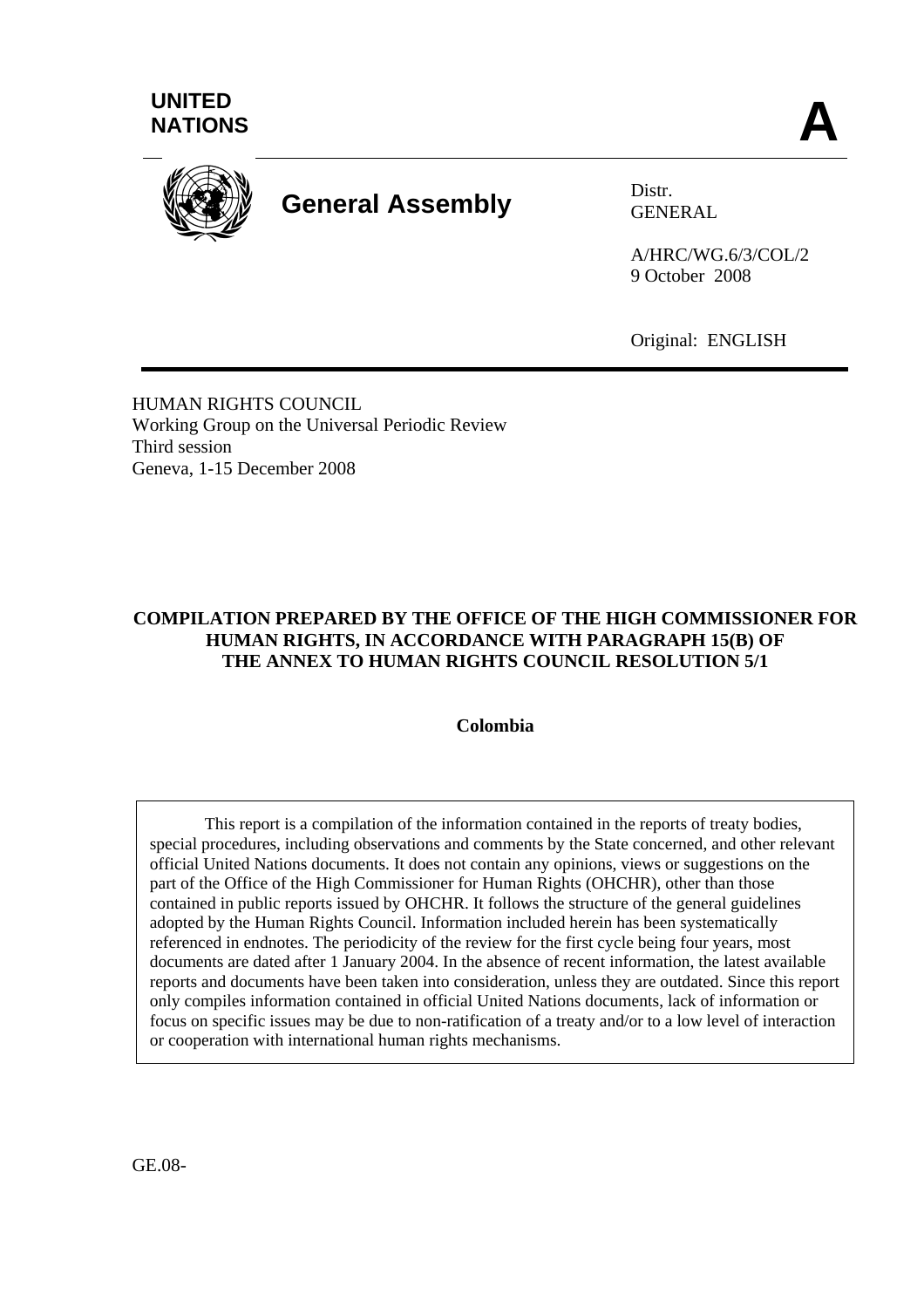### **I. BACKGROUND AND FRAMEWORK**

#### **A. Scope of international obligations**[1](#page-16-0)

| Core universal human<br>rights treaties <sup>2</sup> | Date of ratification,<br><i>accession or succession</i> | <i>Declarations</i><br>/reservations         | Recognition of specific competences of<br><i>treaty bodies</i>                                                  |
|------------------------------------------------------|---------------------------------------------------------|----------------------------------------------|-----------------------------------------------------------------------------------------------------------------|
| <b>ICERD</b>                                         | Sept. 1981                                              | None                                         | Individual complaints (art. 14): No                                                                             |
| <b>ICESCR</b>                                        | Oct. 1969                                               | None                                         |                                                                                                                 |
| <b>ICCPR</b>                                         | Oct. 1969                                               | None                                         | Inter-State complaints (art. 41): No                                                                            |
| <b>ICCPR-OP1</b>                                     | Oct. 1969                                               | None                                         |                                                                                                                 |
| <b>ICCPR-OP2</b>                                     | Aug. 1997                                               | None                                         |                                                                                                                 |
| <b>CEDAW</b>                                         | Jan. 1982                                               | None                                         |                                                                                                                 |
| <b>OP-CEDAW</b>                                      | Jan. 2007                                               | Yes (arts. $5&10$ )                          | Inquiry procedure (art. 8 and 9): No                                                                            |
| <b>CAT</b>                                           | Dec. 1987                                               | None                                         | Inter-State complaints (art. 21): No<br>Individual complaints (art. 22): No<br>Inquiry procedure (art. 20): Yes |
| <b>CRC</b>                                           | Jan. 1991                                               | Yes (art. $38(2,3)$ )                        |                                                                                                                 |
| OP-CRC-AC                                            | May 2005                                                | Binding declaration<br>under art.3: 18 years |                                                                                                                 |
| OP-CRC-SC                                            | Nov. 2003                                               | Yes (art.7)                                  |                                                                                                                 |
| <b>ICRMW</b>                                         | May 1995                                                | Yes (arts. $15, 46, 47$ )                    | Inter-State complaints (art. 76): No<br>Individual complaints (art. 77): No                                     |

*Core treaties to which Colombia is not a party:* OP-CAT, CPD (signature only, 2007), CPD-OP, CED (signature only, 2007).

| Other main relevant international instruments                                      | Ratification, accession or succession    |
|------------------------------------------------------------------------------------|------------------------------------------|
| Convention on the Prevention and Punishment of the Crime of Genocide               | Yes                                      |
| Rome Statute of the International Criminal Court                                   | <b>Yes</b>                               |
| Palermo Protocol <sup>3</sup>                                                      | <b>Yes</b>                               |
| Refugees and stateless persons <sup>4</sup>                                        | Yes, except 1954 and<br>1961 Conventions |
| Geneva Conventions of 12 August 1949 and Additional Protocols thereto <sup>5</sup> | Yes, except Protocol III                 |
| ILO fundamental conventions <sup>6</sup>                                           | <b>Yes</b>                               |
| <b>UNESCO</b> Convention against Discrimination in Education                       | N <sub>0</sub>                           |

1. In 2003, the Committee against Torture (CAT) recommended that Colombia make the declarations under articles 21 and 22 of the Convention and ratify OP-CAT.<sup>[7](#page-16-1)</sup> The Committee on the Rights of the Child (CRC) recommended in 2006 that Colombia consider withdrawing its declaration for a seven-year period to the Statute of the International Criminal Court on the jurisdiction of war crimes.<sup>[8](#page-16-1)</sup>

### **B. Constitutional and legislative framework**

2. A 2005 UN-HABITAT report noted that the Constitution is one of the world's most comprehensive in the recognition of rights; however, these rights, particularly the fundamental rights of the poor, are repeatedly violated.<sup>[9](#page-16-1)</sup>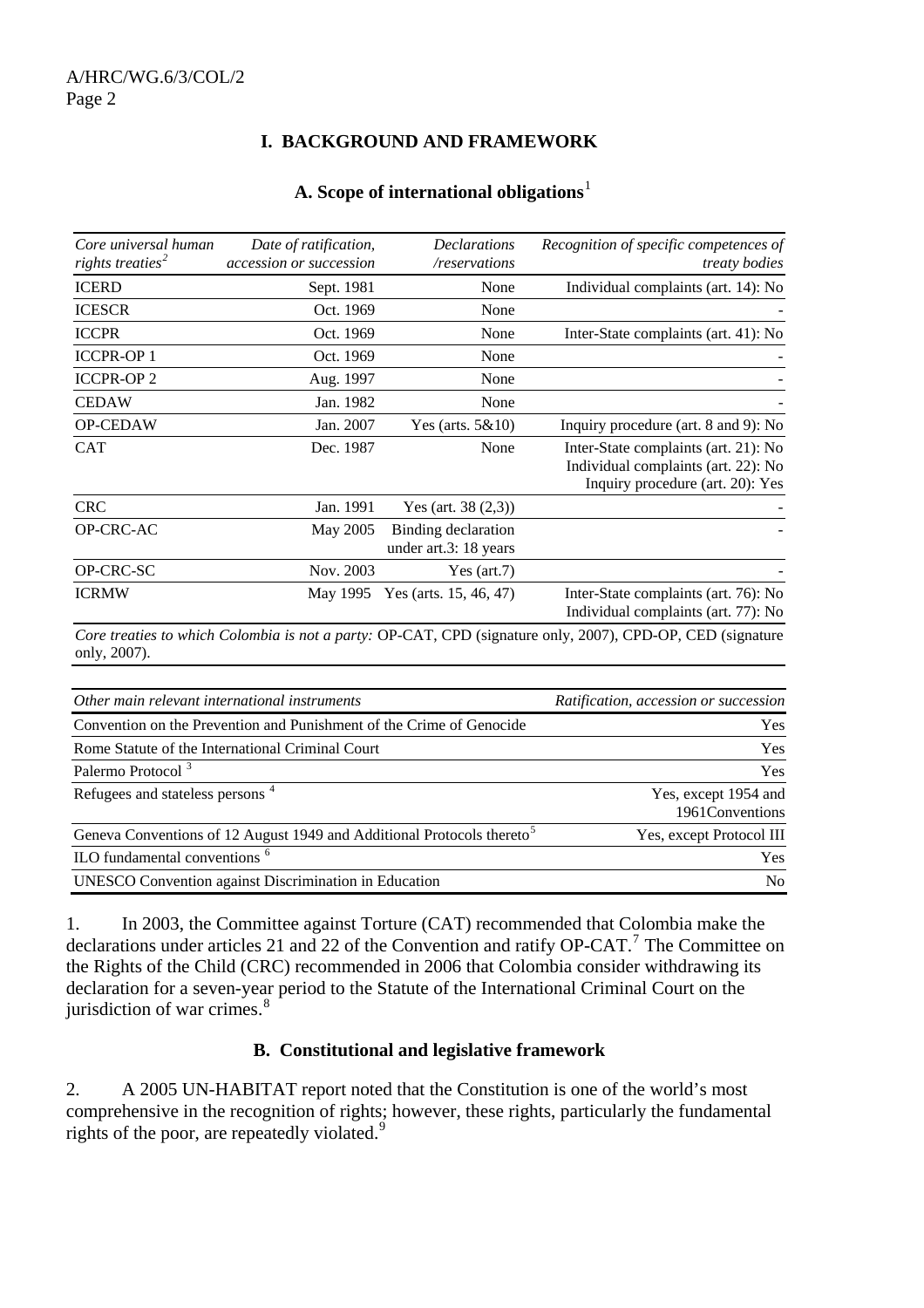#### **C. Institutional and human rights infrastructure**

3. In 2007, the High Commissioner for Human Rights encouraged the *Defensoría del Pueblo de la República* - re-accredited with 'A' status in October 2007, by the International Coordinating Committee of National Institutions<sup>[10](#page-16-1)</sup> - to reinforce efforts to strengthen its authority.<sup>[11](#page-16-1)</sup> CRC expressed concern that large parts of the country lack the presence of civilian authorities, notably the *Defensoría del Pueblo*, to effectively monitor children's rights.<sup>[12](#page-16-1)</sup>

4. Two reports of the Secretary-General noted in 2006, as reported by the Government, respectively the role of the Commission for Research on Disappeared Persons  $(2000)^{13}$  $(2000)^{13}$  $(2000)^{13}$  and the establishment of the Inter-Institutional Committee on the Fight against Trafficking in Human Beings.<sup>[14](#page-16-1)</sup> The Committee on the Elimination of Discrimination against Women (CEDAW) expressed concern in 2007 that the Office of the Presidential Counsellor for Women's Equity may have insufficient capacity and resources.<sup>[15](#page-16-1)</sup> Similar concerns were raised by CRC regarding the Colombian Institute for Family Welfare.[16](#page-16-1)

#### **D. Policy measures**

5. According to OHCHR in Colombia, it became evident in their dialogue with the authorities that there was a need to reflect on the implementation mechanisms of the Defence and Democratic Security Policy that might be having negative effects on the behaviour of some members of the security forces. One of the influencing factors could be inadequate interpretation of the requirement of showing results in the struggle against illegal groups. The Government expressed interest in reviewing the parameters now used to measure operational results.<sup>[17](#page-16-1)</sup>

6. In 2007 the Secretary-General noted that Colombia launched a policy to fight impunity<sup>[18](#page-16-1)</sup> and carried out programmatic efforts to prevent the recruitment of children and promote reintegration.<sup>[19](#page-16-1)</sup> CEDAW welcomed the Strategic Plan for the defence of women's rights in the justice system.<sup>[20](#page-16-1)</sup> CRC noted the ongoing development of a National Plan of Action and recommended that adequate resources be allocated for its implementation.<sup>[21](#page-16-1)</sup>

#### **II. PROMOTION AND PROTECTION OF HUMAN RIGHTS ON THE GROUND**

#### **A. Cooperation with human rights mechanisms**

| Treaty body <sup>22</sup> | Latest report<br>submitted and<br>considered | Latest<br>concluding<br>observations | Follow-up response             | Reporting status                                                                                                                          |
|---------------------------|----------------------------------------------|--------------------------------------|--------------------------------|-------------------------------------------------------------------------------------------------------------------------------------------|
| <b>CERD</b>               | 1998                                         | Aug. 1999                            |                                | Tenth to fourteenth reports overdue since.<br>1998 to 2006 respectively, submitted in<br>2008 and scheduled for consideration in<br>2009. |
| <b>CESCR</b>              | 2000                                         | Nov. 2001                            |                                | Fifth report overdue since 2006,<br>submitted in 2008 and scheduled for<br>consideration in 2010.                                         |
| <b>HR</b> Committee       | 2002                                         | March 2004                           | October 2005                   | Sixth report overdue since April 2008.                                                                                                    |
| <b>CEDAW</b>              | 2005                                         | Jan. 2007                            |                                | Combined seventh and eighth reports<br>due in 2011.                                                                                       |
| <b>CAT</b>                | 2002                                         | Nov. 2003                            | March 2006 and<br>October 2007 | Sixth report overdue since 2001,<br>submitted in 2008, not yet scheduled for<br>consideration.                                            |

#### **1. Cooperation with treaty bodies**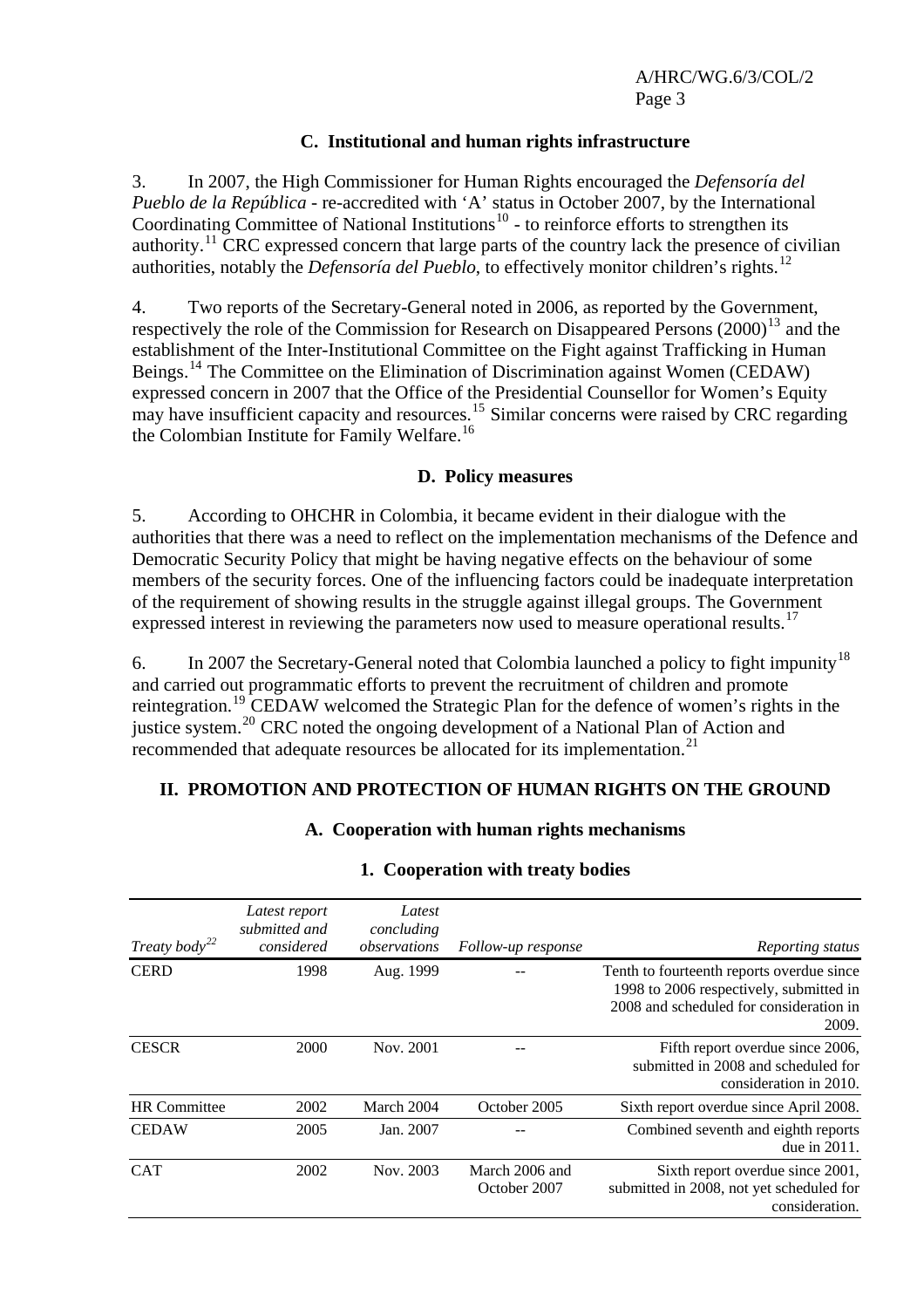| Treaty body <sup>22</sup> | Latest report<br>submitted and<br>considered | Latest<br>concluding<br>observations | Follow-up response | Reporting status                                     |
|---------------------------|----------------------------------------------|--------------------------------------|--------------------|------------------------------------------------------|
| <b>CRC</b>                | 2004                                         | June 2006                            |                    | Consolidated fourth and fifth report due<br>in 2011. |
| OP-CRC-AC                 |                                              |                                      |                    | Initial report overdue since 2007.                   |
| OP-CRC-SC                 |                                              |                                      |                    | Initial report received in Sept. 2008                |
| <b>CMW</b>                |                                              |                                      |                    | Initial report received in March 2007.               |

7. The HR Committee recommended that Colombia ensure the full implementation without delay of its observations in respect of the Optional Protocol.<sup>[23](#page-16-1)</sup> CRC urged Colombia to address recommendations made in 2000 that had been only partly addressed.<sup>[24](#page-16-1)</sup> Both the HR Committee and the Committee on Economic, Social and Cultural Rights (CESCR) regretted that Colombia had not provided sufficient information on the implementation of previous concluding observations.[25](#page-16-1)

#### *Standing invitation issued* Yes *Latest visits or mission reports* Special Rapporteurs on the right to education (1-10 Oct. 2003);<sup>[26](#page-16-1)</sup> on the right to freedom of opinion and expression (22-29 Feb. 2004);  $^{27}$  $^{27}$  $^{27}$ Rapporteur on the situation of human rights and fundamental freedoms of indigenous people  $(7-17$  March 2004);<sup>[28](#page-16-1)</sup> Working Group on Enforced or Involuntary Disappearances (5-13 July 2005);[29](#page-16-1) Special Representative of the Secretary-General on the human rights of internally displaced persons  $(15-27)$  June  $2006$ ;<sup>[30](#page-16-1)</sup> Special Rapporteur on the right to health  $(20-23)$ Sept. 2007).<sup>[31](#page-16-1)</sup> *Visits agreed upon in principle* None *Visits requested and not yet agreed upon*  Special Representative of the Secretary-General on human rights defenders, requested in 2005; Independent expert on minority issues, in 2006; Working Group on mercenaries, in 2006, Special Rapporteur on adequate housing, in 2006. *Facilitation/cooperation during missions Follow-up to visits Responses to letters of allegations and urgent appeals*  A total of 155 communications were sent between 1 July 2004 and 30 June 2008. In addition to communications sent for particular groups, 467 individuals, including 89 women, were concerned by these communications. Between 1 July 2004 and 30 June 2008, the Government replied to 103 communications (66 per cent). *Responses to questionnaires on thematic issues [32](#page-16-1)* Colombia responded to 4 of the 12 questionnaires sent by special procedures mandate holders<sup>[33](#page-16-1)</sup> between 1 July 2004 and 30 June 2008, within the deadlines.<sup>[34](#page-16-1)</sup>

### **2. Cooperation with special procedures**

#### **3. Cooperation with the Office of the High Commissioner for Human Rights**

8. Through its offices in Bogota, Medellin, Bucaramanga and Cali, OHCHR observes and reports on the human rights and international humanitarian law situation throughout the country.[35](#page-16-1) OHCHR provides advice and technical assistance to Government and State institutions and to civil society organizations.<sup>[36](#page-16-1)</sup> Over the last years, OHCHR thus enabled the Government to articulate specific responses to human rights and international humanitarian law violations needed to improve the situation in the country.<sup>[37](#page-16-1)</sup> The High Commissioner for Human Rights visited Colombia in 2005 and in 2007.<sup>[38](#page-16-1)</sup> Colombia regularly makes voluntary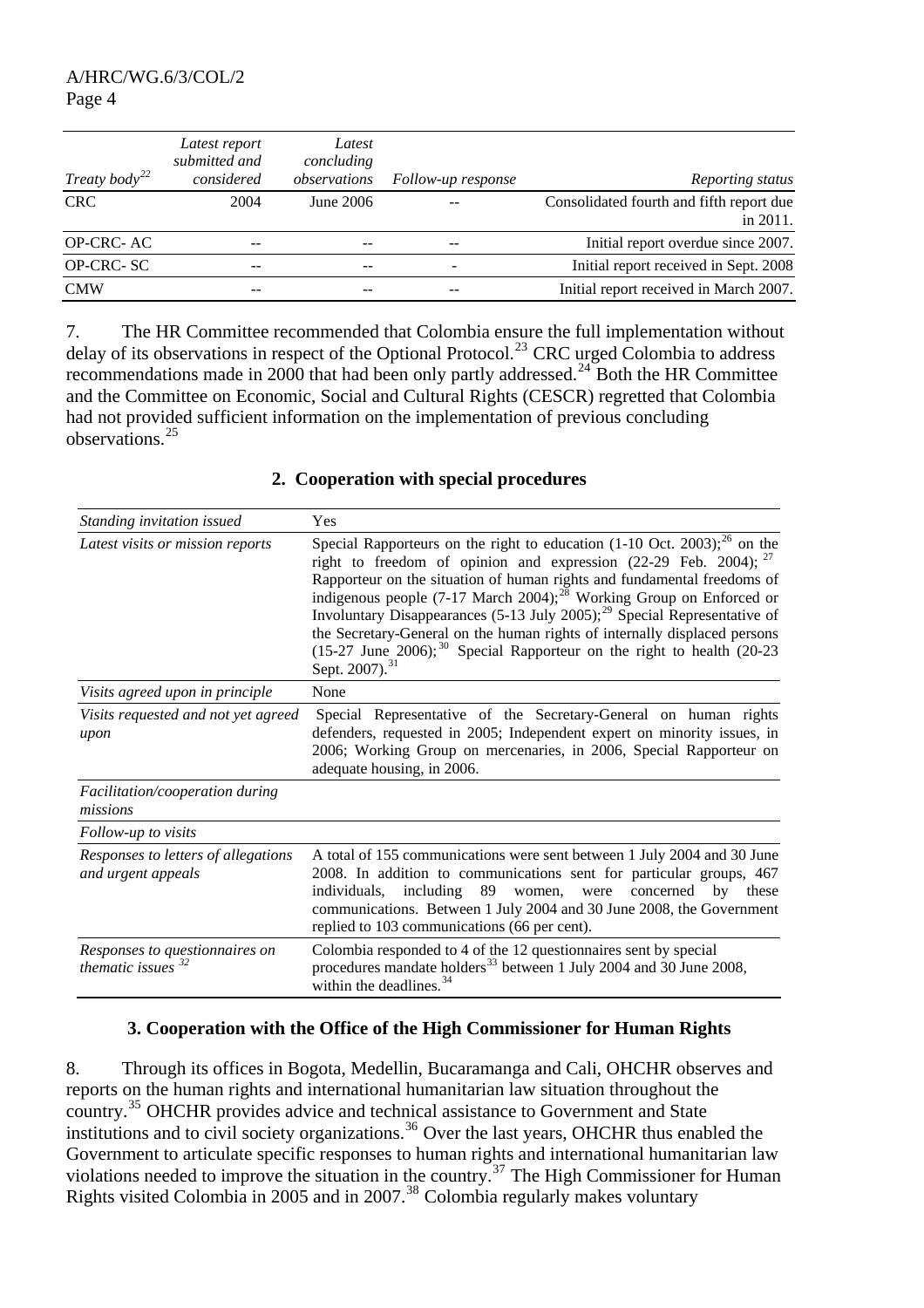contributions to support the work of OHCHR.<sup>[39](#page-16-1)</sup> The agreement with the Government concerning OHCHR office in Colombia was renewed in 2007 until October 2010.[40](#page-16-1)

9. CAT noted with appreciation the cooperation between OHCHR Colombia and the Government. CRC made a similar observation and noted the commitment of Colombia to further implement OHCHR recommendations.<sup>[41](#page-16-1)</sup>

### **B. Implementation of international human rights obligations, taking into account applicable international humanitarian law**

10. In 2008, the High Commissioner for Human Rights called on the Government, illegal armed groups and civil society to give priority to full respect for international humanitarian law and human rights in their efforts to chart a course for dialogue and negotiations for the achievement of lasting peace.[42](#page-16-1) The High Commissioner and her Office in Colombia reiterated on many occasions their call to illegal armed groups to release, immediately and unconditionally, all persons held hostage and all those captive for reasons related to the armed conflict, in accordance with international humanitarian and criminal law.<sup>[43](#page-16-1)</sup>

### **1. Equality and non-discrimination**

11. In 2007, CEDAW noted with satisfaction progress made towards eliminating discrimination against women and promoting gender equality and welcomed the important contribution of the judiciary in this regard. $44\overline{A}$  $44\overline{A}$  2006 UNICEF report also noted equal opportunity legislation, and that the laws promote and guarantee the rights of girls and women.[45](#page-16-1)

12. In 2004, the HR Committee expressed concern about continued discrimination against indigenous and minority communities.[46](#page-16-1) In 2006 CRC noted with concern that widespread discrimination existed towards certain vulnerable groups, such as Afro-Colombian and indigenous children and children living in rural and remote areas. $47$ 

## **2. Right to life, liberty and security of the person**

13. In 2004, the Special Rapporteur on the right to freedom of opinion and expression noted that paramilitary groups and guerrillas have perpetrated grave human rights violations and breaches of international humanitarian law.<sup>[48](#page-16-1)</sup> The HR Committee and CRC expressed concern about the links between elements of the armed forces and State security forces, and illegal paramilitary groups.[49](#page-16-1)

14. In 2004, the HR Committee expressed concern about the persistent and significant number of arbitrary detentions, abductions, enforced disappearances, cases of torture, extrajudicial executions and murders.<sup>[50](#page-16-1)</sup> In 2008, the High Commissioner for Human Rights noted the persistence of extrajudicial executions attributed to members of the security forces, especially of the army.<sup>[51](#page-16-1)</sup>

15. In 2004, the HR Committee already noted with concern murders of human rights defenders, political and trade union leaders, judges and journalists.<sup>[52](#page-16-1)</sup> CRC expressed concern in 2006 at the high numbers of teachers killed in areas affected by the internal armed conflict.<sup>[53](#page-16-1)</sup>

16. In a joint statement on 30 April 2008, the Special Representative of the Secretary-General on the situation of human rights defenders, the Special Rapporteur on extrajudicial, summary or arbitrary executions and the Special Rapporteur on the independence of judges and lawyers, while recognizing and appreciating the adoption of some measures by the Government,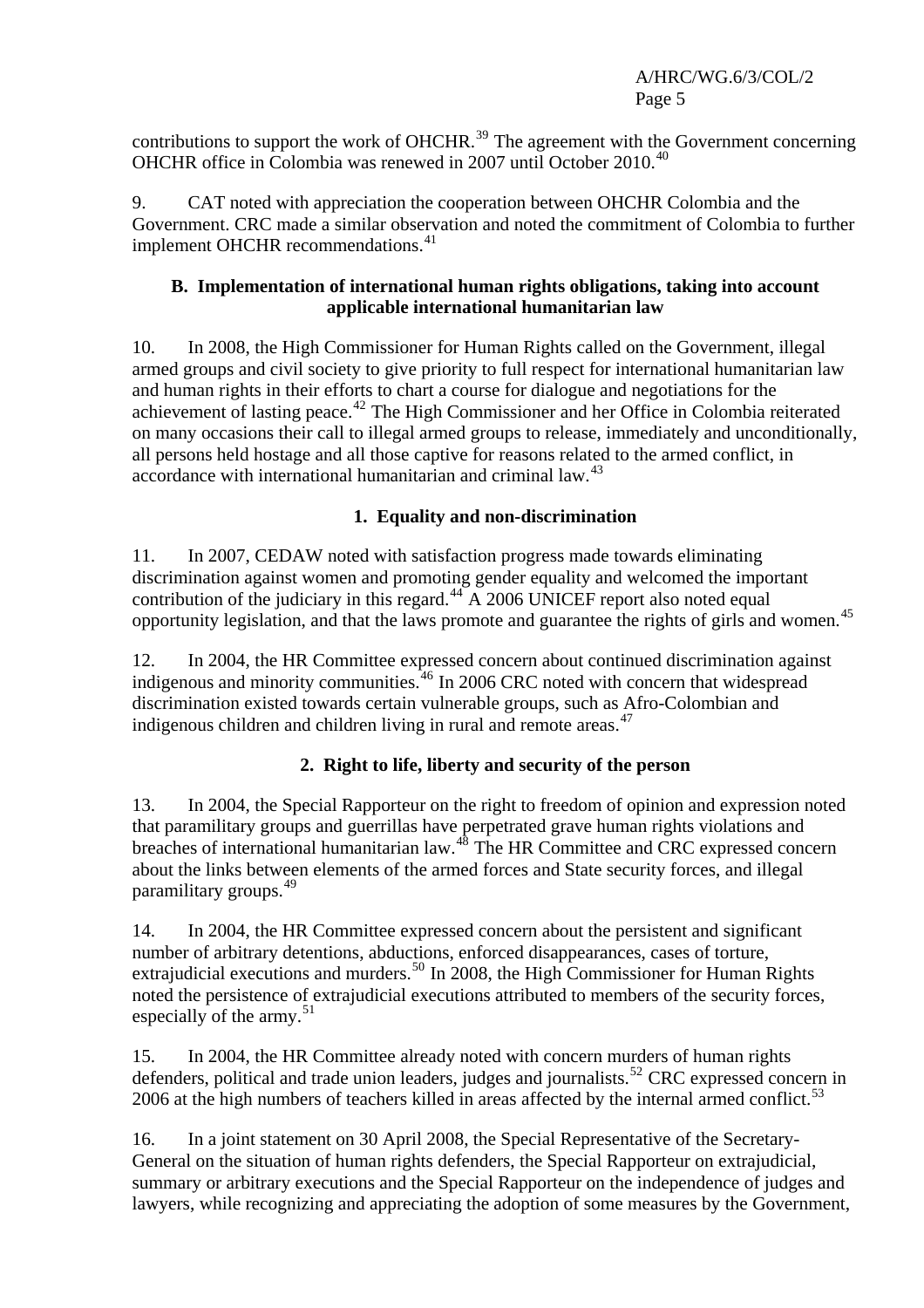expressed deep concern about the deteriorating situation of human rights defenders, particularly killings, harassment and intimidation of civil society activists, trade-union leaders<sup>[54](#page-16-1)</sup> and lawyers representing victims. They referred to 21 killings perpetrated by new illegal armed groups in early 2008<sup>[55](#page-16-1)</sup> In 2007, the High Commissioner for Human Rights advocated for effective measures to improve the protection of human rights defenders.<sup>[56](#page-16-1)</sup>

17. The CAT Rapporteur for follow-up to concluding observations welcomed information provided by Colombia in 2006 regarding activities focused on human rights protection,  $57$  but expressed concern about human rights defenders and strongly reiterated her request for information on measures to protect them from attacks, harassment, and stigmatization.<sup>[58](#page-16-1)</sup> Information subsequently provided by Colombia is being reviewed by CAT.<sup>[59](#page-16-1)</sup>

18. In 2006, the Working Group on Enforced or Involuntary Disappearances received reports that certain factions of the army may use paramilitary groups to do a "dirty job" they could not do openly. An aspect of disappearances that has been underreported relates to the way in which acts of disappearance are perpetrated in conjunction with other gross violations.<sup>[60](#page-16-1)</sup> The Working Group noted that despite progress on the constitutional and institutional framework to address disappearances, there is a gap between legal progress and practical implementation.<sup>[61](#page-16-1)</sup>

19. In 2003, CAT noted with satisfaction the adoption of a number of domestic laws relevant to the prevention and suppression of torture and ill-treatment. However, it reiterated concern at the numerous acts of torture and ill-treatment - reported widely and systematically- committed by State security forces and organs during and outside armed operations,<sup>[62](#page-16-1)</sup> and expressed concern that measures adopted or being adopted by Colombia against terrorism and illegal armed groups could encourage the practice of torture.<sup>[63](#page-16-1)</sup>

20. In 2006, CRC expressed serious concern that children continued to be victims of torture and cruel and degrading treatment and noted that although members of illegal armed groups bore primary responsibility, State agents, including members of the military, were also implicated.<sup>[64](#page-16-1)</sup> CAT and CRC recommended that Colombia take all necessary measures in this regard.<sup>[65](#page-16-1)</sup>

21. A 2008 UNICEF report noted that recruitment of children by the armed forces is prohibited by law.[66](#page-16-1) In 2007 the Secretary-General noted that children have been used by government armed forces for intelligence purposes despite an official government policy to the contrary.<sup>[67](#page-16-1)</sup>

22. In 2007, the High Commissioner for Human Rights noted that the demobilized paramilitary groups failed to fulfill their obligation to hand over children in their ranks.<sup>[68](#page-16-1)</sup> Following the paramilitary demobilization process, 2007 was marked by the emergence or consolidation of a range of new illegal armed groups<sup>[69](#page-16-1)</sup> that continue to recruit children.<sup>[70](#page-16-1)</sup> In 2007 the Secretary-General noted that the Fuerzas Armadas Revolucionarias de Colombia Ejército del Pueblo (FARC-EP) and the Ejército de Liberación Nacional (ELN) continue to recruit children.<sup>[71](#page-16-1)</sup> Expressing concern about the inadequate social reintegration, rehabilitation and reparations available for demobilized child soldiers, CRC made recommendations in this regard.<sup>[72](#page-16-1)</sup>

23. In 2008, the High Commissioner for Human Rights noted that cases are still being recorded of boys and girls seriously harmed by anti-personnel mines<sup>[73](#page-16-1)</sup>, acts of sexual violence,<sup>[74](#page-16-1)</sup> indiscriminate attacks and terrorist activities.<sup>[75](#page-16-1)</sup> A 2008 UNICEF report noted that the presence of landmines and unexploded ordnance represents a serious and growing threat.<sup>[76](#page-16-1)</sup>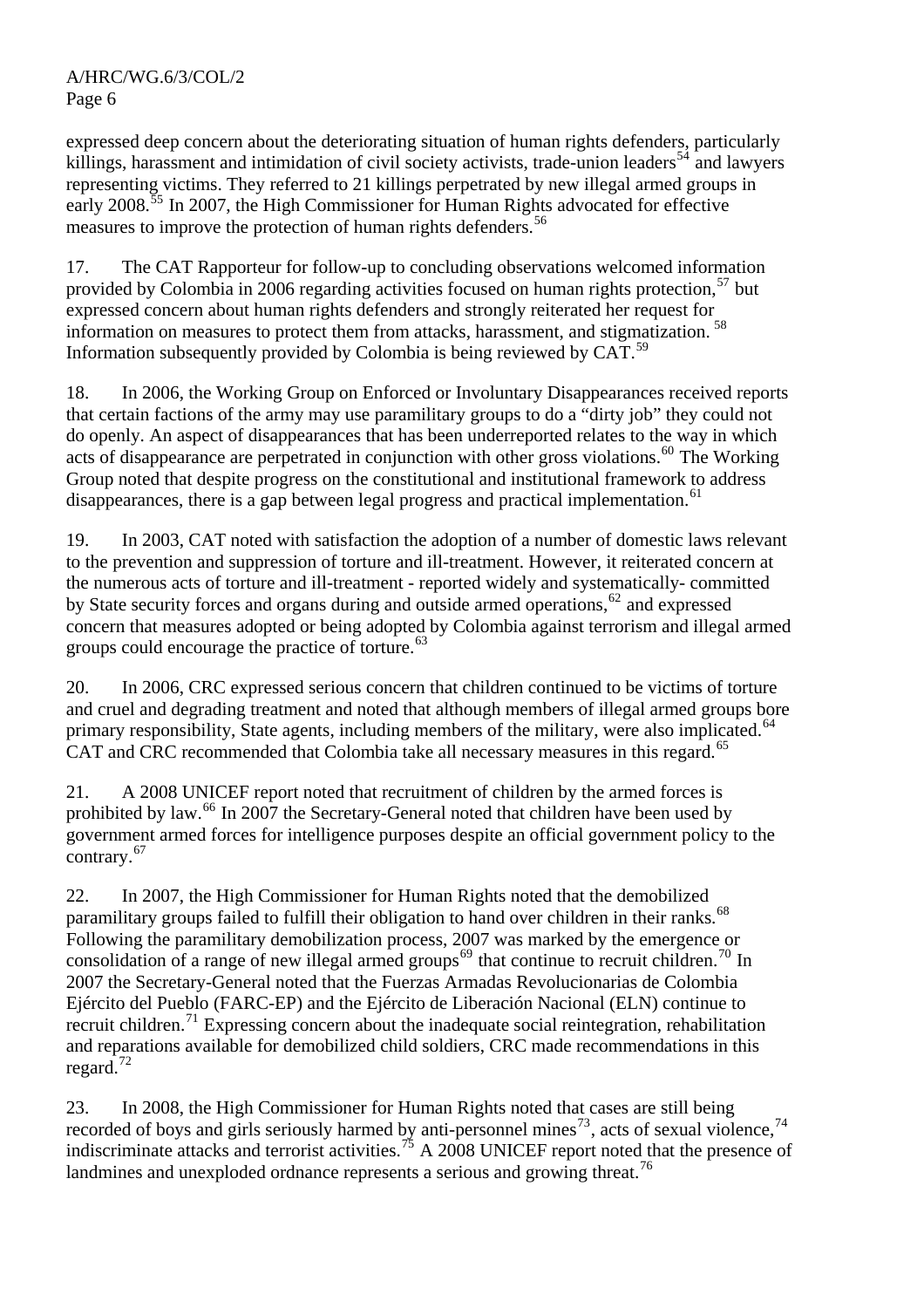24. In 2007, CEDAW expressed concern about insufficient steps to address pervasive violence, noting that the prevailing situation puts women and girls at constant risk of becoming victims of all forms of violence.<sup>[77](#page-16-1)</sup>

25. In 2003 CAT expressed concern at the overcrowding and poor conditions in penal establishments and recommended effective measures.<sup>[78](#page-16-1)</sup> The High Commissioner for Human Rights reported in 2008 that the National Penitentiary and Prison Institute (INPEC) had indicated that Law 65/1993 (Penitentiary Code) would be amended and that the General Regulations for Penitentiaries and Prisons would be reformed.<sup>[79](#page-16-1)</sup>

26. OHCHR referred to reports of mass detentions by State agents based on intelligence reports or statements which had not been properly corroborated.<sup>[80](#page-16-1)</sup>

27. While welcoming the integrated approach to combat trafficking in persons, CEDAW expressed concern about the persistent scope of the problem and about the links between drug trafficking and trafficking in women and girls.<sup>[81](#page-16-1)</sup> CRC welcomed the initiatives by the State, but expressed concern at the high number of children victims of sexual exploitation, trafficking<sup>8</sup> and economic exploitation.<sup>[83](#page-16-1)</sup>

28. CRC also noted with concern the very high number of street children and their vulnerability to youth gangs, and underlined the threats posed by social cleansing.<sup>[84](#page-16-1)</sup>

### **3. Administration of justice, including impunity, and the rule of law**

29. In 2006, CRC noted with concern the failure of the current legal framework for the ongoing negotiation with the paramilitaries to take into account the basic principles of truth, justice and reparations for the victims. It made recommendations in this regard. $85$  In 2008 the High Commissioner for Human Rights noted that structural problems were persisting in the administration of justice including the underreporting of crimes, difficulties to access the judicial system, and corruption.<sup>[86](#page-16-1)</sup>

30. In 2003, 2004 and 2006 respectively, CAT, the HR Committee and CRC expressed concern about impunity. $^{87}$  $^{87}$  $^{87}$  Since 1992, the HR Committee adopted views on four individual communications (concerning 14 victims) where the responsibility of State agents was established, finding, inter alia, violations of the right to life<sup>[88](#page-16-1)</sup>, to freedom from torture<sup>[89](#page-16-1)</sup>, arbitrary arrest and detention, as well as the right to security.<sup>[90](#page-16-1)</sup> While Colombia has provided follow-up information on some of the Committee's Views, to date, no proceedings have led to the prosecution and/or conviction of the persons held responsible for the violations and the dialogue with the HR Committee remains open.  $91$ 

31. In 2004, the Special Rapporteur on the right to freedom of opinion and expression noted various factors that have consolidated a deep-rooted culture of impunity.<sup>[92](#page-16-1)</sup> The Special Representative of the Secretary-General on the situation of human rights defenders, the Special Rapporteur on extrajudicial, summary or arbitrary executions and the Special Rapporteur on the independence of judges and lawyers stated that concrete and concerted action was needed to stop endemic impunity for crimes and violations committed against human rights defenders.<sup>[93](#page-16-1)</sup> CAT, the HR Committee and CRC urged Colombia to end impunity, to conduct criminal investigations, and to bring perpetrators to justice. CAT called for adequate compensation for victims and CRC requested that all investigations be carried out independently and impartially.<sup>[94](#page-16-1)</sup> The CAT Rapporteur on Follow-up welcomed information provided by Colombia in 2006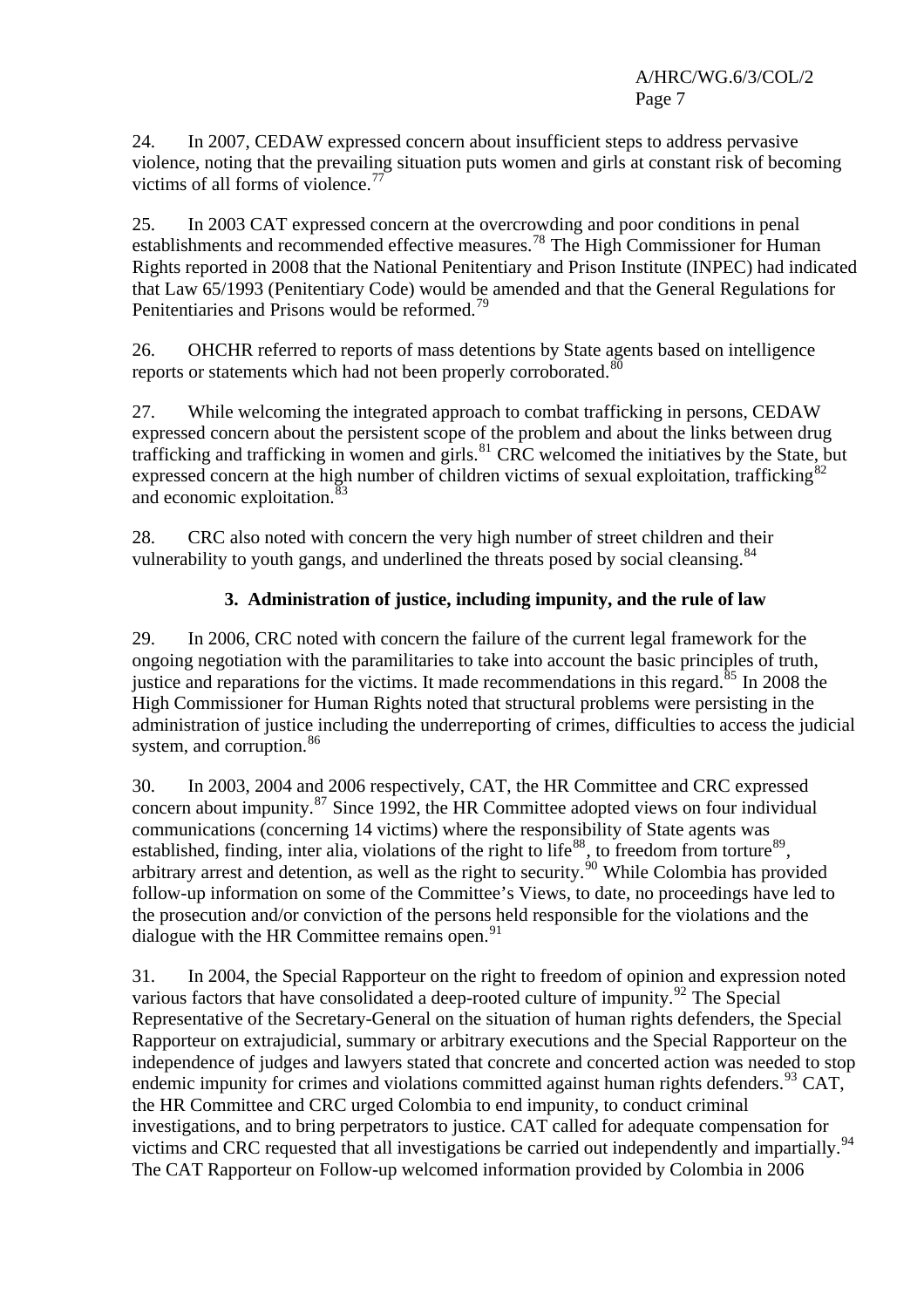regarding the 'Action against Impunity' programme. The Committee is reviewing further information provided by Colombia in October  $2007.<sup>95</sup>$  $2007.<sup>95</sup>$  $2007.<sup>95</sup>$ 

32. While welcoming Decree No. 1290 establishing an administrative reparation programme for victims of illegal armed groups, the High Commissioner for Human Rights continued to encourage the Government to expand its efforts to develop inclusive and comprehensive mechanisms of reparation.<sup>[96](#page-16-1)</sup>

33. In 2007, the Secretary-General noted the Colombian Constitutional Court's decision of 18 May 2006 that some major aspects of Law 975/2005, known as the Justice and Peace Law, should be modified.[97](#page-16-1) In 2006, OHCHR had highlighted that this law did not address the possible responsibility of the State and its public servants in relation to crimes committed by illegal armed groups.<sup>[98](#page-16-1)</sup> The Working Group on Enforced and Involuntary Disappearances also noted that some of the mitigating benefits provided for in this law could be contrary to the Declaration on the Protection of all Persons from Enforced Disappearance.<sup>[99](#page-16-1)</sup>

34. On 13 May 2008, OHCHR Colombia issued a press statement regarding the extradition of 13 former paramilitary leaders for drug trafficking, cautioning about their admitted responsibility for human rights and humanitarian violations.<sup>[100](#page-16-1)</sup>

35. In March 2008, OHCHR Colombia noted that Decree No. 880, which provides inter alia benefits for sentenced persons, might facilitate the search for options and alternatives to obtain the release in safe and satisfactory conditions of persons held hostage and those captive for reasons related to the armed conflict. OHCHR Colombia however urged the Government to avoid granting the benefits contained in this Decree to members of illegal armed groups, whether guerrillas or paramilitaries, who are serving sentences for crimes against humanity or war crimes.<sup>[101](#page-16-1)</sup>

36. In 2008, the High Commissioner for Human Rights urged the judiciary to continue its investigations of public servants and political leaders who have links with paramilitary groups.<sup>[102](#page-16-1)</sup>

37. The HR Committee noted with concern that military tribunals continued to investigate crimes committed by military personnel involving torture, enforced disappearances and summary and arbitrary executions, despite their inefficiency in solving such cases and the Constitutional Court's decision assigning jurisdiction over such crimes to ordinary courts.<sup>[103](#page-16-1)</sup> CAT and CRC made similar observations.<sup>[104](#page-16-1)</sup> On 24 July 2008, OHCHR Colombia welcomed a ruling by the Constitutional Court that violations of human rights and international humanitarian law should be dealt with by the regular justice system, not by military courts. The Court instructed Congress to revise the draft bill on the reform of the Code of Military Criminal Justice.<sup>[105](#page-16-1)</sup>

## **4. Right to privacy, marriage**

38. CRC expressed concern in 2006 that the minimum age for marriage is too low.<sup>[106](#page-16-1)</sup>

## **5. Freedom of expression and right to participate in public and political life**

39. While recognizing efforts to increase the representation of women in public administration at the national and local levels, including through the 2000 Quota Act, CEDAW expressed concern about the underrepresentation of women, including indigenous and afrodescendents, in elected bodies at all  $levels<sup>107</sup>$  $levels<sup>107</sup>$  $levels<sup>107</sup>$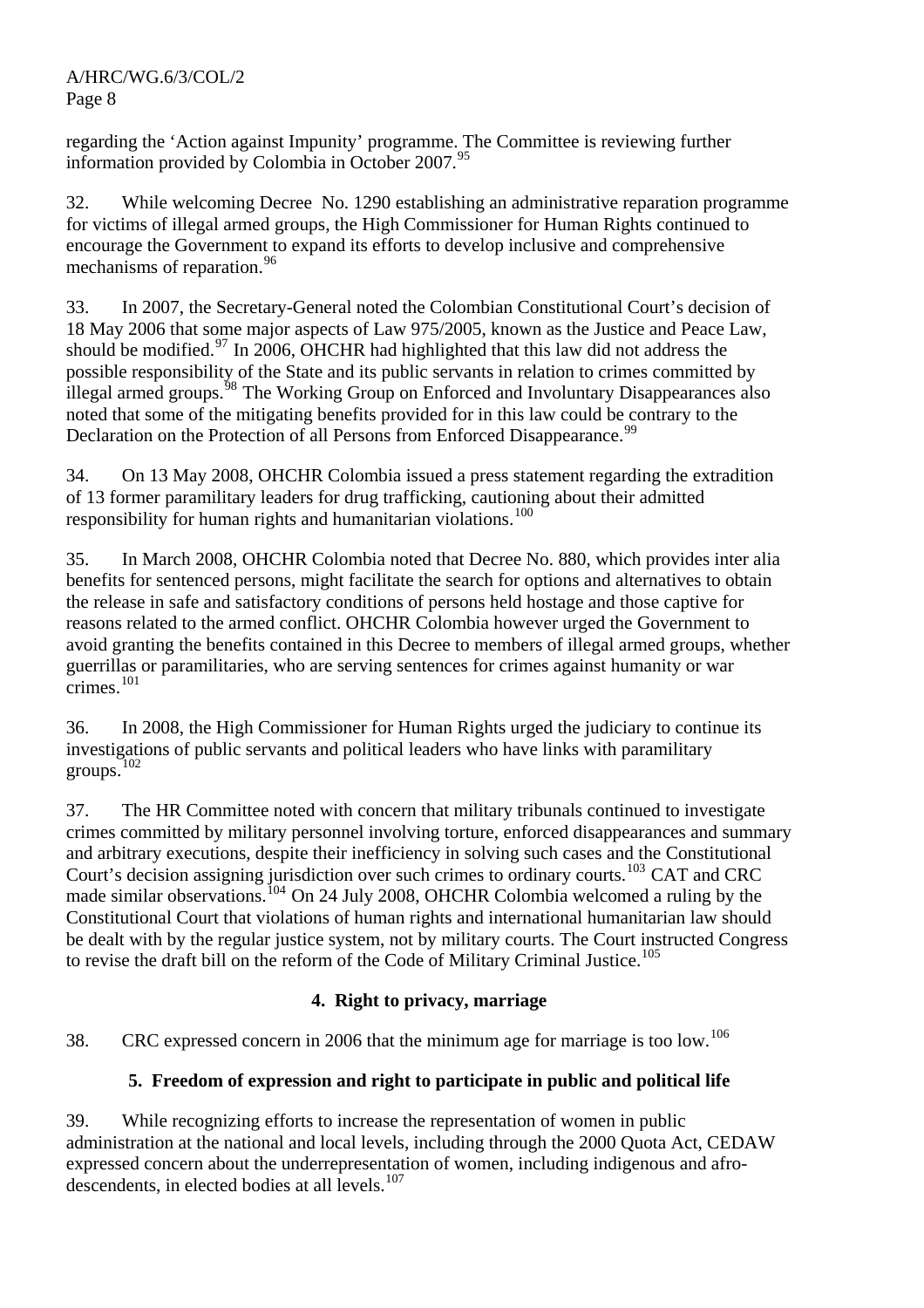40. In 2007, OHCHR Colombia received information about intimidations and threats targeting journalists who covered the public hearings of demobilized paramilitary leaders in Medellín, Barranquilla and Bogotá.<sup>[108](#page-16-1)</sup> In 2004, the Special Rapporteur on the right to freedom of opinion and expression noted that media ownership concentration shares a large part of the blame for the poor conditions of journalists. Unable to create a trade union of their own due to opposition from publication owners, the majority of journalists are exploited and underpaid. The killing of several journalists has anguished the profession.<sup>[109](#page-16-1)</sup>

### **6. Right to work and to just and favourable conditions of work**

41. In 2008, the ILO Committee of Experts expressed concern that members of trade unions continue to be the target of serious acts of violence<sup>[110](#page-16-1)</sup> and noted numerous cases concerning Colombia before the Committee on Freedom of Association.<sup>[111](#page-16-1)</sup>

42. In 2008, the ILO Committee of Experts urged the Government to bring its legislation into line with the ILO Equal Remuneration Convention.<sup>[112](#page-16-1)</sup>

### **7. Right to social security and to an adequate standard of living**

43. A 2007 UNICEF report noted that despite a reduction, poverty continues to be widespread and is particularly prevalent among IDPs, indigenous and Afro-Colombian groups, children under nine and rural populations, and that income distribution shows high inequality. CRC expressed serious concern over the growing gaps in the standard of living and the increasing number of children living in poverty or extreme poverty.<sup>[114](#page-16-1)</sup> The High Commissioner for Human Rights urged the Government to increase its efforts in this regard.<sup>[115](#page-16-1)</sup>

44. In 2006, CRC expressed concern at the limited access to the health-care system and noted inter alia, that: access to health services was unequal; malnutrition continued to affect a large proportion of the displaced, and Afro-Colombian and indigenous populations; despite considerable efforts to increase vaccination, coverage remained unequal due to regional discrepancies. Like CESCR in 2001, CRC recommended an increase in public expenditure assigned to the health sector and that distribution take into account disadvantaged population groups and regions.[116](#page-16-1)

45. CEDAW expressed concern about the high rate of maternal mortality, especially among poor, rural and indigenous and afro-descendent women and about the high number of illegal and unsafe abortions and related maternal mortality. It encouraged Colombia to continue its efforts to enhance women's access to health care, in particular to sexual and reproductive health services<sup>[117](#page-16-1)</sup>

46. In September 2007, the Special Rapporteur on the right to health noted credible and reliable evidence that aerial spraying along the border of glyphosate combined with additional components was damaging the physical and mental health of people in that area.<sup>[118](#page-16-1)</sup>

### **8. Right to education**

47. A 2005 UNDP report noted that children abandon schooling at higher rates in municipalities where paramilitaries and insurgents are active.<sup>[119](#page-16-1)</sup> CRC expressed concern at the recurrent use of schools by State armed forces and establishment of military bases near schools, which become military targets for illegal armed groups; and the participation of children in military training activities and school study visits to military bases.<sup>[120](#page-16-1)</sup>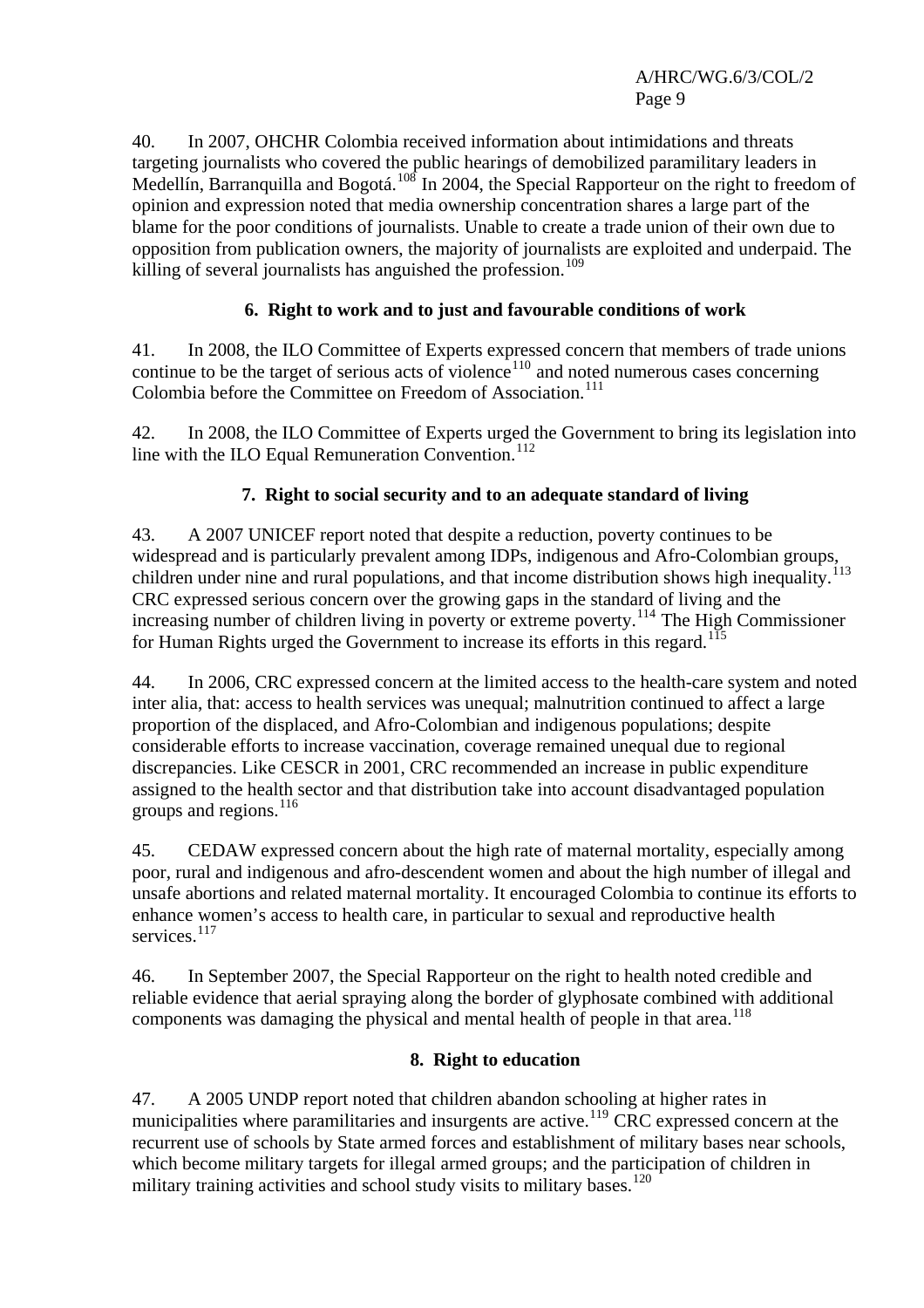48. In 2006, CRC noted that free education for nine years is enshrined as a constitutional right, but with the reservation that costs be levied upon those who can afford to pay. It noted that this provision has created a discriminatory educational system marked by arbitrary fees and social exclusion.<sup>[121](#page-16-1)</sup>

### **9. Minorities and indigenous peoples**

49. While welcoming legal steps to recognize ethnic diversity, autonomy and collective land rights of minorities, particularly Afro-Colombian and indigenous peoples, CRC noted that in practice these groups are confronted with serious challenges and threats to the enjoyment of their rights. $^{122}$  $^{122}$  $^{122}$ 

50. A 2008 UNICEF report noted that the effects of violence generated by illegal armed groups on indigenous communities are especially severe as the conflict has gradually caused the expulsion of indigenous communities from their ancestral territories.<sup>[123](#page-16-1)</sup> In 2008, the ILO Committee of Experts expressed deep concern at allegations of threats and violations of the right to life and the personal integrity in communities of African extraction of Curvarado and Jiguamando.<sup>[124](#page-16-1)</sup> In 2008, the High Commissioner for Human Rights noted that indigenous and Afro-Colombian groups have also been affected by large-scale projects imposed on their collectively held territories and by legislation unfavourable to traditional forms of production, by the development of major infrastructure projects and by the aerial spraying of illegal crops.<sup>[125](#page-16-1)</sup>

51. The HR Committee noted with concern the lack of forums for consultation with community representatives regarding the distribution of land to the indigenous peoples, as well as the lack of guarantees regarding the exercise by indigenous communities of the right to property, given the existence of projects to develop and exploit resources that could affect these communities.[126](#page-16-1) In 2007, the ILO Committee of Experts noted difficulties in establishing and maintaining a constructive dialogue between the Government and the peoples concerned in adopting decisions.<sup>[127](#page-16-1)</sup>

### **10. Internally displaced persons**

52. CESCR, CAT, the HR Committee and CRC in 2001, 2003, 2004 and 2006 respectively expressed concern about the high number of displaced persons in Colombia.[128](#page-16-1) A 2008 UNICEF report noted that based on official records, 1,976,970 persons have been internally displaced over the past 10 years. However, as per unofficial data, there are today an estimated 3 million internally displaced people.<sup>[129](#page-16-1)</sup> A 2007 UNHCR report noted that more than 200,000 IDPs were registered in  $2006$  alone.<sup>[130](#page-16-1)</sup>

53. According to OHCHR, figures on forced displacement in 2007 revealed that incidents were provoked mainly by attacks on the civilian population by FARC-EP and the ELN, by clashes between these two groups, or by clashes between these groups and law enforcement agencies.<sup>[131](#page-16-1)</sup> Also, in certain areas, displacement was related to the presence of illegal crops, or to pressure exerted by illegal armed groups, or gangs engaged in the growing of illegal crops and drug-trafficking, or was the effect of aerial spraying.<sup>[132](#page-16-1)</sup>

54. While commending the Government on its far-reaching legislation and policy on IDPs and on efforts to respond to their humanitarian needs, the Representative of the Secretary-General for internally displaced persons noted that the lack of consistent and coherent implementation affects the capacities of IDPs to effectively exercise their rights.<sup>[133](#page-16-1)</sup> Similar concerns were raised by the HR Committee and CRC in 2004 and 2006 respectively.[134](#page-16-1) A 2007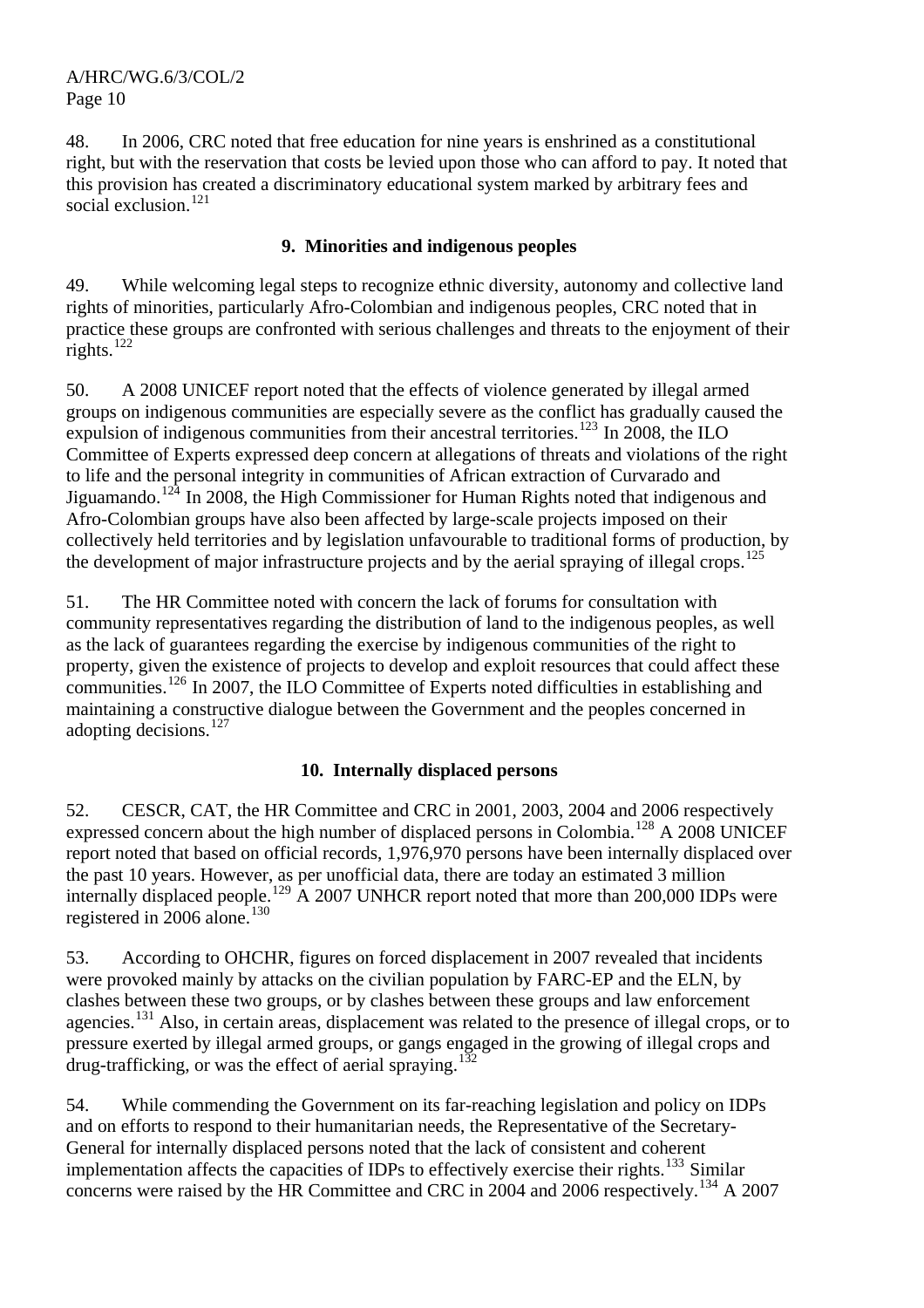UNHCR report noted that displaced women are particularly hard hit by the violence, while girls are vulnerable to sexual and gender-based abuse.<sup>[135](#page-16-1)</sup>

55. A 2008 UNHCR press release noted an agreement between the Government and UNHCR to protect the property rights of the vast population of IDPs.  $^{136}$  $^{136}$  $^{136}$ 

### **III. ACHIEVEMENTS, BEST PRACTICES, CHALLENGES AND CONSTRAINTS**

56. As highlighted by OHCHR, Colombia has been seriously affected by an internal armed conflict for more than 40 years. Illegal armed groups are directly or indirectly involved in drugtrafficking, and are associated with local and international networks of organized crime and corruption. The complex relationships between all these factors, added to persistent structural problems such as impunity and limitations of access to justice, inequality and discrimination, continue to affect the human rights situation negatively.<sup>[137](#page-16-1)</sup> Similar concerns were raised by CESCR, the HR Committee and CRC.[138](#page-16-1) A 2007 UNHCR report noted that the conflict has spread over the last decade, moving from central regions to the more remote border areas.<sup>[139](#page-16-1)</sup>

57. The High Commissioner for Human Rights recognized that Colombia has made progress in restoring security throughout the country in recent years, and the visibility given to human rights in the public agenda is a solid achievement.<sup>[140](#page-16-1)</sup>

58. Since 2007, as highlighted by OHCHR, the Supreme Court has given clear evidence of its strength and independence. Investigations are underway against members of Congress, former departmental governors and former mayors for alleged links with paramilitary groups. All these investigations have revealed the extent of paramilitary infiltration within the State through alliances with politicians and the support of certain private companies.<sup>[141](#page-16-1)</sup> The economic and political structures of demobilized paramilitary groups need to be dismantled.<sup>[142](#page-16-1)</sup>

59. In 2008, the High Commissioner for Human Rights noted that another challenge lies in the implementation of mechanisms to guarantee security for victims to participate and receive reparations. This will have to be a central issue if the Attorney General's Office follows up on the depositions of paramilitary leaders. $143$ 

60. The Special Representative of the Secretary-General on the situation of human rights defenders, the Special Rapporteur on extrajudicial, summary or arbitrary executions and the Special Rapporteur on the independence of judges and lawyers noted the escalation in violence against human rights defenders and recommended urgent action for the effective protection of defenders at risk, more efficient investigations and conclusive prosecutions of perpetrators, and more open and firm cross-party political support to and recognition of defenders and their work.<sup>[144](#page-16-1)</sup>

61. A 2007 WHO report noted the need to overcome inequality and social violence caused by the armed conflict and drug trafficking.<sup>[145](#page-16-1)</sup> A 2007 UNODC report noted that Colombia needed to do more to crack down on organized crime and arms trafficking and called for stiffer penalties for carrying or dealing in illegal arms.<sup>[146](#page-16-1)</sup>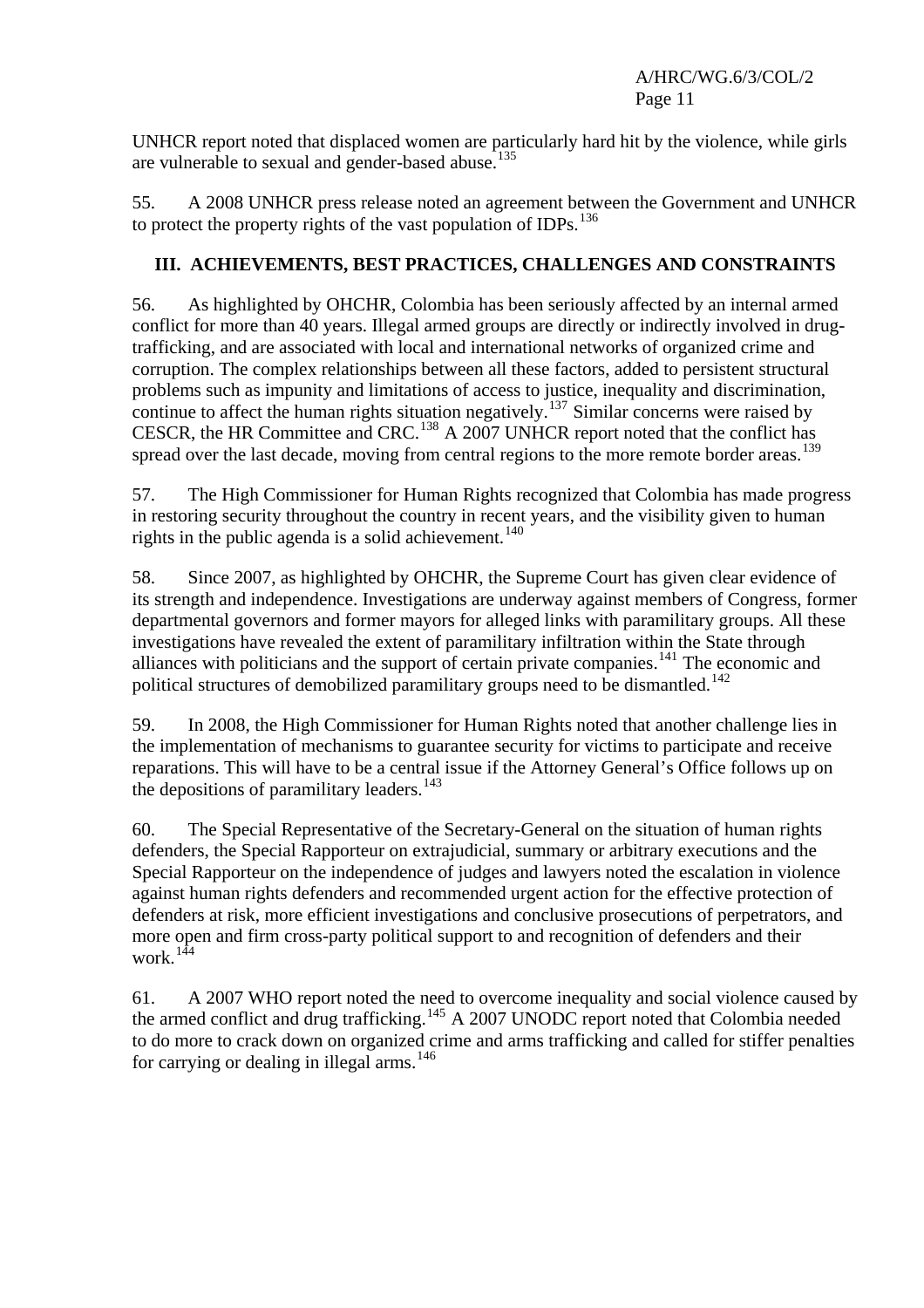### **IV. KEY NATIONAL PRIORITIES, INITIATIVES AND COMMITMENTS**

### **A. Pledges by the State**

N/A

### **B. Specific recommendations for follow-up**

62. Further to the request by the HR Committee to provide information on the implementation of several of its recommendations by  $\overline{1}$  April 2005, <sup>[147](#page-16-1)</sup> Colombia provided on 14 October 2005 a complete reply to the Committee, which decided to take no further action.<sup>[148](#page-16-1)</sup>

63. CAT requested Colombia to provide information on its response to the Committee's recommendations by 12 November 2004. Following the reply provided by Colombia on 24 March 2006, CAT requested further information, which was received in October 2007.<sup>[149](#page-16-1)</sup>

64. The Representative of the Secretary-General for internally displaced persons recommended that all armed actors respect all their obligations under international humanitarian law. Concerning land issues, he recommended inter alia that the outstanding registration of land entitlements, both for IDPs and for communities at risk, be undertaken without further delay.<sup>[150](#page-16-1)</sup>

65. In 2004, the Special Rapporteur on the right to freedom of opinion and expression recommended inter alia that Colombia consider the fight against impunity as a main priority and that perpetrators of human rights violations be brought to justice, regardless of their political affiliation.[151](#page-16-1)

66. The Working Group on Enforced and Involuntary Disappearances recommended that the Government confront the realities of the links that members of the military forces and National Police have maintained with paramilitary groups.<sup>[152](#page-16-1)</sup>

67. The High Commissioner for Human Rights reiterated the importance of continuing to implement all her previous recommendations and hoped that the mechanisms established in 2006 to oversee implementation will be maintained.<sup>[153](#page-16-1)</sup> Colombia provided information through its observations and comments to the 2007 and 2008 reports of the High Commissioner for Human Rights.<sup>[154](#page-16-1)</sup>

### **V. CAPACITY-BUILDING AND TECHNICAL ASSISTANCE**

68. CRC recommended that Colombia seek technical assistance from, inter alia, OHCHR and UNICEF in areas such as juvenile justice and police training and social reintegration, rehabilitation and reparations available to demobilized child soldiers and child victims of landmines.<sup>[155](#page-16-1)</sup>

69. The 2008-2012 United Nations Development Assistance Framework (UNDAF) noted expected outcomes related to strengthening national and regional capacities regarding, inter alia, democratic institutions, peace building, and restoration of victims' rights.<sup>[156](#page-16-1)</sup>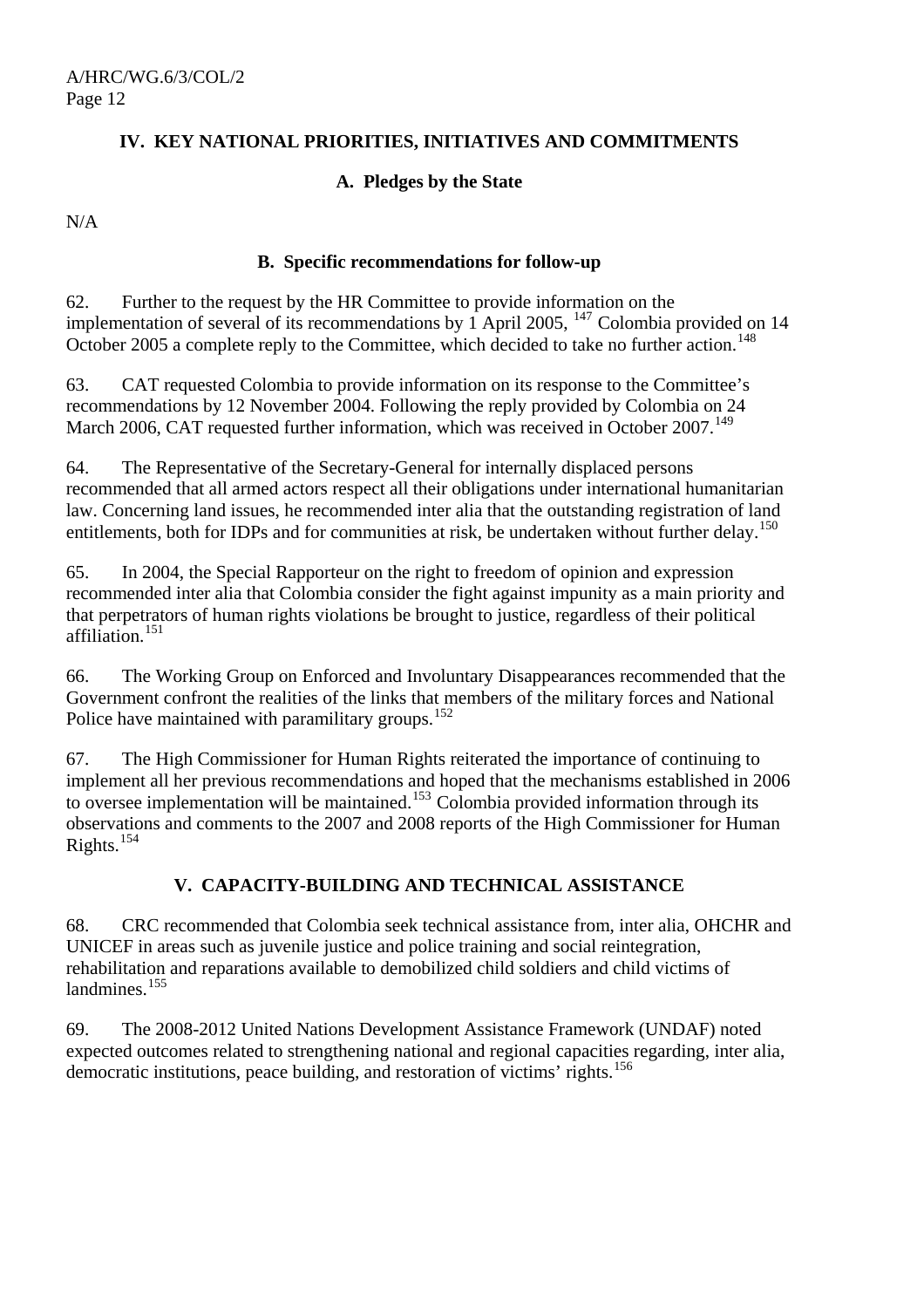*Notes* 

 $\overline{a}$ <sup>1</sup> Unless indicated otherwise, the status of ratifications of instruments listed in the table may be found in *Multilateral Treaties Deposited with the Secretary-General: Status as at 31 December 2006* (ST/LEG/SER.E.25), supplemented by the official website of the United Nations Treaty Collection database, Office of Legal Affairs of the United Nations Secretariat, http://untreaty.un.org/.

|                  | $2^2$ The following abbreviations have been used for this document:                                                     |
|------------------|-------------------------------------------------------------------------------------------------------------------------|
| <b>ICERD</b>     | International Convention on the Elimination of All Forms of Racial Discrimination                                       |
| <b>ICESCR</b>    | International Covenant on Economic, Social and Cultural Rights                                                          |
| <b>ICCPR</b>     | International Covenant on Civil and Political Rights                                                                    |
| <b>ICCPR-OP1</b> | <b>Optional Protocol to ICCPR</b>                                                                                       |
| <b>ICCPR-OP2</b> | Second Optional Protocol to ICCPR, aiming at the abolition of the death penalty                                         |
| <b>CEDAW</b>     | Convention on the Elimination of All Forms of Discrimination against Women                                              |
| <b>OP-CEDAW</b>  | <b>Optional Protocol to CEDAW</b>                                                                                       |
| <b>CAT</b>       | Convention against Torture and Other Cruel, Inhuman or Degrading Treatment or                                           |
|                  | Punishment                                                                                                              |
| OP-CAT           | Optional Protocol to CAT                                                                                                |
| <b>CRC</b>       | Convention on the Rights of the Child                                                                                   |
| OP-CRC-AC        | Optional Protocol to CRC on the involvement of children in armed conflict                                               |
| OP-CRC-SC        | Optional Protocol to CRC on the sale of children, child prostitution and child<br>pornography                           |
| <b>ICRMW</b>     | International Convention on the Protection of the Rights of All Migrant Workers and<br><b>Members of Their Families</b> |
| <b>CPD</b>       | Convention on the Rights of Persons with Disabilities                                                                   |
| OP-CPD           | Optional Protocol to Convention on the Rights of Persons with Disabilities                                              |
| <b>CED</b>       | International Convention for the Protection of All Persons from Enforced                                                |
| Disappearance    |                                                                                                                         |

Disappearance<br><sup>3</sup> Protocol to Prevent, Suppress and Punish Trafficking in Persons, Especially Women and Children, supplementing the United Nations Convention against Transnational Organized Crime.

<sup>4</sup> 1951 Convention relating to the Status of Refugees and its 1967 Protocol, 1954 Convention relating to the status of Stateless Persons and 1961 Convention on the Reduction of Statelessness.

<sup>5</sup> Geneva Convention for the Amelioration of the Condition of the Wounded and Sick in Armed Forces in the Field (First Convention); Geneva Convention for the Amelioration of the Condition of Wounded, Sick and Shipwrecked Members of Armed Forces at Sea (Second Convention); Convention relative to the Treatment of Prisoners of War (Third Convention); Convention relative to the Protection of Civilian Persons in Time of War (Fourth Convention); Protocol Additional to the Geneva Conventions of 12 August 1949, and relating to the Protection of Victims of International Armed Conflicts (Protocol I); Protocol Additional to the Geneva Conventions of 12 August 1949, and relating to the Protection of Victims of Non-International Armed Conflicts (Protocol II); Protocol additional to the Geneva Conventions of 12 August 1949, and relating to the Adoption of an Additional Distinctive Emblem (Protocol III). For the official status of ratifications, see Federal Department of Foreign Affairs of Switzerland, at www.eda.admin.ch/eda/fr/home/topics/intla/intrea/chdep/warvic.html. 6

<sup>6</sup> International Labour Organization Convention No. 29 concerning Forced or Compulsory Labour; Convention No.105 concerning the Abolition of Forced Labour, Convention No. 87 concerning Freedom of Association and Protection of the Right to Organize; Convention No. 98 concerning the Application of the Principles of the Right to Organize and to Bargain Collectively; Convention No. 100 concerning Equal Remuneration for Men and Women Workers for Work of Equal Value; Convention No. 111 concerning Discrimination in Respect of Employment and Occupation; Convention No. 138 concerning Minimum Age for Admission to Employment; Convention No. 182 concerning the Prohibition and Immediate Action for the Elimination of the Worst Forms of Child Labour. 7 Concluding observations of the Committee against Torture (CAT/C/CR/31/1), para. 10 (l).

<sup>8</sup> Concluding observations of the Committee on the Rights of the Child (CRC/C/COL/CO/3), para. 81(g).

UN-HABITAT, *Law, Land Tenure and Gender Review: Colombia* , 2005, p. 29, available at http://www.unhabitat.org/pmss/getPage.asp?page=bookView&book=2132.

<sup>10</sup> For the list of national human rights institutions with accreditation status granted by the International Coordinating Committee of National Institutions for the Promotion and Protection of Human Rights (ICC), see A/HRC/7/69, annex VIII, and A/HRC/7/70, annex I.

 $11$  A/HRC/4/48, para.121.

13 A/61/289, para. 22. See also A/61/476, paras. 7-11.

14 A/HRC/Sub.1/58/AC.2/4, para. 7.

<sup>&</sup>lt;sup>12</sup> Concluding observations of the Committee on the Rights of the Child, CRC/C/COL/CO/3, para. 18.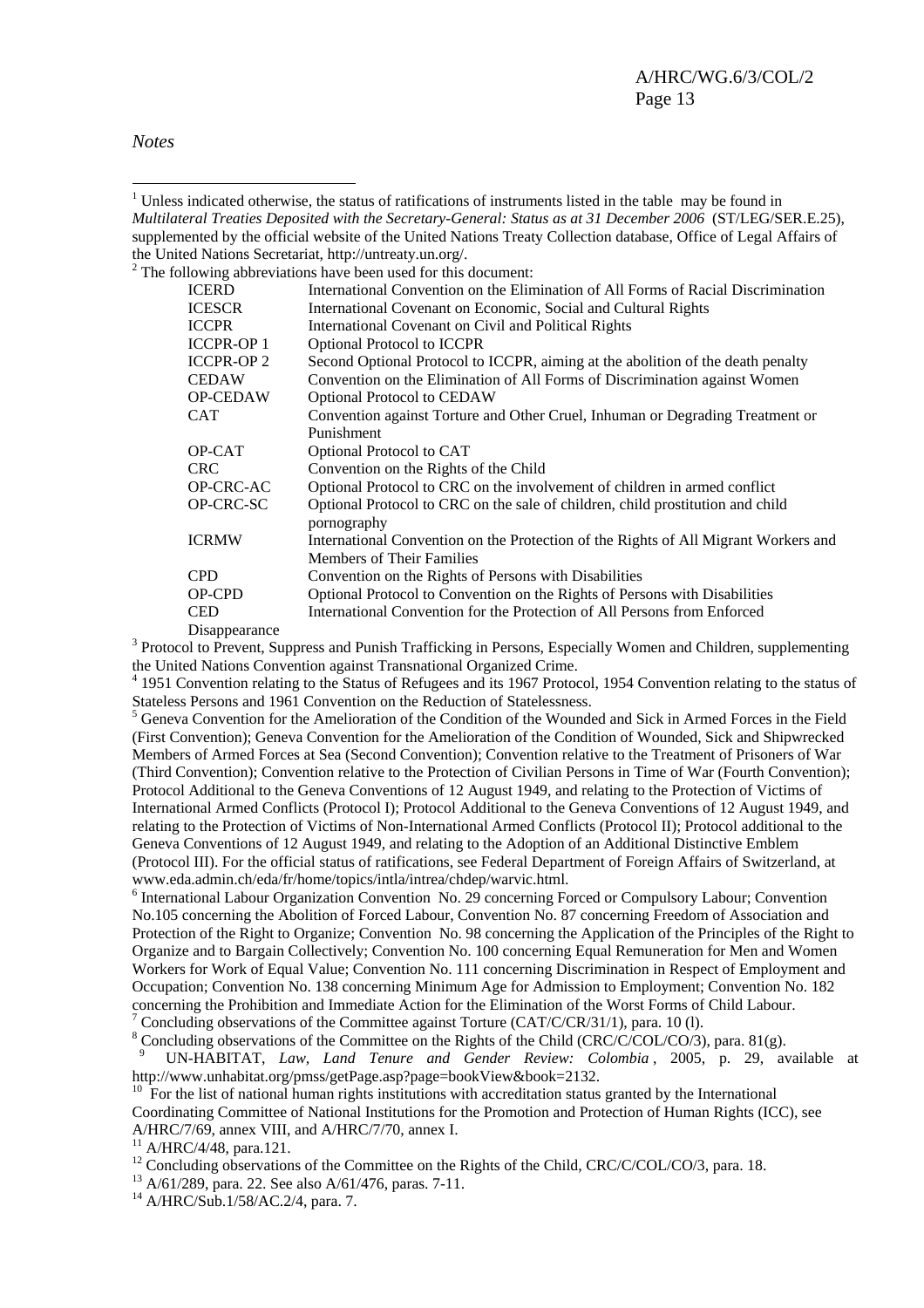|                                             | <sup>15</sup> Concluding observations of the Committee on the Elimination of Discrimination against Women |
|---------------------------------------------|-----------------------------------------------------------------------------------------------------------|
| (CEDAW/C/COL/CO/6), para. 14.               |                                                                                                           |
| $^{16}$ CRC/C/COL/CO/3, para. 14.           |                                                                                                           |
| <sup>17</sup> A/HRC/4/48, para 40.          |                                                                                                           |
| $18$ A/HRC/4/84, para. 14.                  |                                                                                                           |
| $19$ A/62/609, para. 113.                   |                                                                                                           |
| $20$ CEDAW/C/COL/CO/6, para. 7.             |                                                                                                           |
| <sup>21</sup> CRC/C/COL/CO/3, paras. 12-13. |                                                                                                           |
| 22                                          | The following abbreviations have been used for this document:                                             |
| <b>CERD</b>                                 | Committee on the Elimination of Racial Discrimination                                                     |
| <b>CESCR</b>                                | Committee on Economic, Social and Cultural Rights                                                         |
| <b>HR</b> Committee                         | Human Rights Committee                                                                                    |
| <b>CEDAW</b>                                | Committee on the Elimination of Discrimination against Women                                              |
| <b>CAT</b>                                  | Committee against Torture                                                                                 |
| <b>CRC</b>                                  | Committee on the Rights of the Child                                                                      |
| <b>CMW</b>                                  | Committee on the Protection of the Rights of All Migrant Workers and Their Families                       |
|                                             |                                                                                                           |
| $23 \sim 10$                                |                                                                                                           |

- <sup>23</sup> Concluding observations of the Human Rights Committee (CCPR/CO/80/COL), para. 7.<br><sup>24</sup> CRC/C/COL/CO/3, paras. 6-7.
- 
- <sup>25</sup> CCPR/CO/80/COL, para. 2; concluding observations of the Committee on Economic, Social and Cultural Rights (E/C.12/1/Add.74), para.10.
- $^{26}$  E/CN.4/2004/45/Add.2
- <sup>27</sup> E/CN.4/2005/64/Add.3
- <sup>28</sup> E/CN.4/2005/88/Add.2
- 29 E/CN.4/2006/56/Add.1
- 30 A/HRC/4/38/Add.3
- <sup>31</sup> A/HRC/7/11/Add.3

 $32$  The questionnaires included in this section are those which have been reflected in an official report by a special procedure mandate holder.

See (a) report of the Special Rapporteur on the right to education (A/HRC/4/29), questionnaire on the right to education of persons with disabilities sent in 2006; (b) report of the Special Rapporteur on the human rights of migrants (A/HRC/4/24), questionnaire on the impact of certain laws and administrative measures on migrants sent in 2006; (c) report of the Special Rapporteur on trafficking in persons, especially women and children (A/HRC/4/23), questionnaire on issues related to forced marriages and trafficking in persons sent in 2006; (d) report of the Special Representative of the Secretary-General on human rights defenders (E/CN.4/2006/95 and Add.5), questionnaire on the implementation of the Declaration on the Right and Responsibility of Individuals, Groups and Organs of Society to Promote and Protect Universally Recognized Human Rights and Fundamental Freedoms sent in June 2005; (e) report of the Special Rapporteur on the situation of human rights and fundamental freedoms of indigenous people (A/HRC/6/15), questionnaire on the human rights of indigenous people sent in August 2007; (f) report of the Special Rapporteur on trafficking in persons, especially in women and children (E/CN.4/2006/62) and the Special Rapporteur on the sale of children, child prostitution and child pornography (E/CN.4/2006/67), joint questionnaire on the relationship between trafficking and the sent in July 2005; (g) report of the Special Rapporteur on the right to education (E/CN.4/2006/45), questionnaire on the right to education for girls sent in 2005; (h) report of the Working Group on mercenaries (A/61/341), questionnaire concerning its mandate and activities sent in November 2005; (i) report of the Special Rapporteur on the sale of children, child prostitution and child pornography (A/HRC/4/31), questionnaire on the sale of children's organs sent on July 2006; (j) report of the Special Rapporteur on the sale of children, child prostitution and child pornography (E/CN.4/2005/78), questionnaire on child pornography on the Internet sent in July 2004; (k) report of the Special Rapporteur on the sale of children, child prostitution and child pornography (A/HRC/7/8), questionnaire on assistance and rehabilitation programmes for child victims of sexual exploitation sent in July 2007; (l) report of the Special Representative of the Secretary-General on the issue of human rights and transnational corporations and other business enterprises (A/HRC/4/35/Add.3), questionnaire on human rights policies and management practices.

<sup>34</sup> Special Representative of the Secretary-General on human rights defenders, questionnaire on the implementation of the Declaration on the Right and Responsibility of Individuals, Groups and Organs of Society to Promote and Protect Universally Recognized Human Rights and Fundamental Freedoms, E/CN.4/2006/95/Add.5, para. 369; Working Group on mercenaries, questionnaire concerning its mandate and activities, A/61/341, para. 47; Special Rapporteur on the sale of children, child prostitution and child pornography, questionnaire on child pornography on the Internet, E/CN.4/2005/78, para. 4; Special Representative of the Secretary-General on the issue of human rights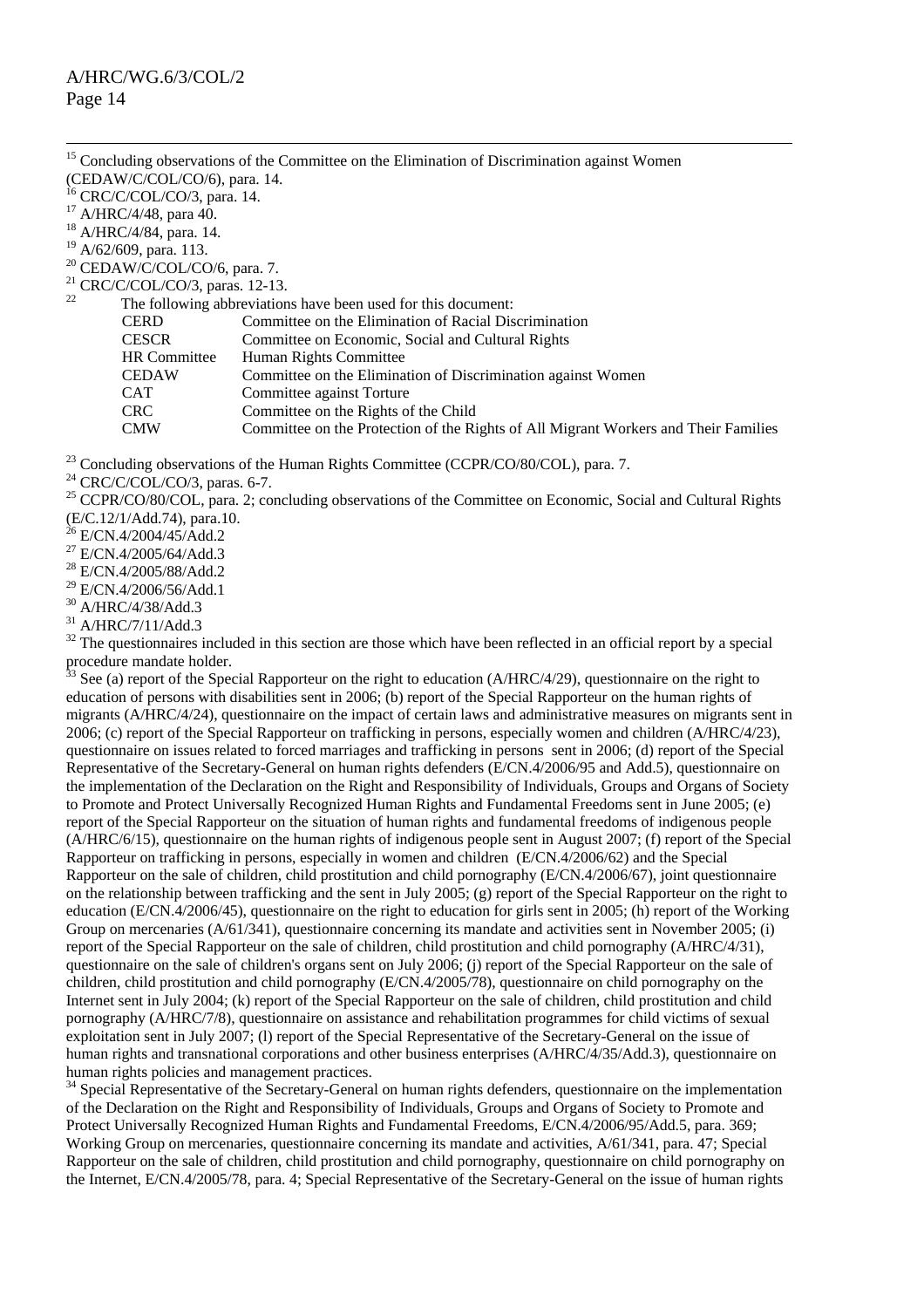and transnational corporations and other business enterprises, questionnaire on human rights policies and management practices, A/HRC/4/35/Add.3, para. 7.

<sup>35</sup> OHCHR, 2007 Report: Activities and Results,, p. 109 and A/HRC/7/39, para 1.<br><sup>36</sup> OHCHR, 2007 Report: Activities and Results,, p. 109.<br><sup>37</sup> OHCHR, 2005 Annual Report, p. 74.<br><sup>38</sup> OHCHR, 2007 Report: Activities and Res

39 OHCHR, *2005 Annual Report*, pp. 15 and 24; *2006 Annual Report*, p. 158; and *2007 Report: Activities and* 

<sup>40</sup> A/HRC/7/39, para 2.

<sup>41</sup> CRC/C/COL/CO/3, paras. 3(e) and 22 and CAT/C/CR/31/1, para.5(c). <sup>42</sup> A/HRC/7/39, para. 94 (a).

43 OHCHR Colombia press release of 2 July 2008, available at

http://www.hchr.org.co/publico/comunicados/2008/comunicados2008.php3?cod=16&cat=73

<sup>44</sup> CEDAW/C/COL/CO/6, para. 6.

<sup>45</sup> UNICEF, *The State of the World's Children 2007*, p. 52.<br><sup>46</sup> CCPR/CO/80/COL, para. 20.

47 CRC/C/COL/CO/3, para. 35.

48 E/CN.4/2005/64/Add.3, para. 78.

49 CCPR/CO/80/COL, para. 12 and CRC/C/COL/CO/3, para. 40.

<sup>50</sup> CCPR/CO/80/COL, para. 11. See also CAT/C/CR/31/1, para. 7, and CRC/C/COL/CO/3, para. 40.<br><sup>51</sup> A/HRC/7/39, para. 21. See also A/HRC/4/48, para.36.

 $52$  CCPR/CO/80/COL, para. 11. See also A/HRC/7/39, Annex, para. 23, E/C.12/1/Add.74, paras. 17 and 38;

A/HRC/4/37, para 51; CAT/C/CR/31/1, paras. 9 and 10(h), and E/CN.4/2005/64/Add.3, para. 78.

53 CRC/C/COL/CO/3, para. 76 (h). See also UNESCO, *Education For All Global Monitoring Report 2006*, p. 97.<br><sup>54</sup> See also ILO Committee of Experts on the Application of Conventions and Recommendations, 2008, p. 2, Doc.

No. 062008COL087.

<sup>55</sup> United Nations press release of 30 April 2008. See also A/HRC/4/37, para. 88; A/HRC/7/39, para. 60 and Annex, para. 5; OHCHR Colombia press release of 13 March 2008, available at

<http://www.hchr.org.co/publico/comunicados/2008/comunicados2008.php3?cod=8&cat=73>; joint OHCHR and UNHCR Colombia press release of 14 May 2008 available at

<http://www.hchr.org.co/publico/comunicados/2008/comunicados2008.php3?cod=13&cat=73>; and joint OHCHR Colombia, UNHCR, WFP and OCHA press release of 1 July 2008 available at

<http://www.hchr.org.co/publico/comunicados/2008/comunicados2008.php3?cod=15&cat=73>.<br><sup>[56](http://www.hchr.org.co/publico/comunicados/2008/comunicados2008.php3?cod=15&cat=73)</sup> A/HRC/7/39, para. 61. See also United Nations press release of 30 April 2008;See OHCHR Colombia press

releases of 13 March 2008, 14 May 2008 and 1 July 2008.

57 CAT/C/COL/CO/3/Add.1

58 Letter dated 2 May 2007 from the Rapporteur for Follow-up on Conclusions and Recommendations of CAT addressed to the Permanent Representative of Colombia to the United Nations Office at Geneva (hereafter "CAT letter"), available at http://www2.ohchr.org/english/bodies/cat/docs/followup/Colombia-

Request\_for\_further\_clarification020507.pdf

59 CAT/C/COL/CO/3/Add.2. 60 E/CN.4/2006/56/Add.1, para 56 and 59.

 $<sup>61</sup>$  Ibid., para 39.</sup>

 $62$  CAT/C/CR/31/1, paras. 3 (a) and (b), and 7.

63 Ibid., para. 8. See also CCPR/CO/80/COL, para.9.

 $64$  CRC/C/COL/CO/3, para. 50.

65 CAT/C/CR/31/1, para. 10, CRC/C/COL/CO/3, para. 51. See also CAT/C/COL/CO/3/Add.1, CAT letter and CAT/C/COL/CO/3/Add.2.

66 UNICEF, *Humanitarian Action Report 2008*, p. 2, available at

http://www.unicef.org/har08/files/har08\_Colombia\_countrychapter.pdf. 67 A/62/609, para. 115.

68 A/HRC/4/48, para. 85.

69 A/HRC/7/39, para. 5.

 $70$  Ibid., para.  $74$ .. See also UNICEF, op. cit., p. 2..

 $^{71}$  A/62/609, paras 114 - 116. See also A/HRC/7/39, para. 74.

<sup>72</sup> CRC/C/COL/CO/3, paras. 80-81. See also E/C.12/1/Add.74, para.41.<br><sup>73</sup> A/HRC/7/39, para 73 and Annex, para. 43.

74 A/HRC/7/39, para. 73. See also CRC/C/COL/CO/3, para. 50, and A/62/609, para. 119.

75 A/HRC/7/39, para. 73.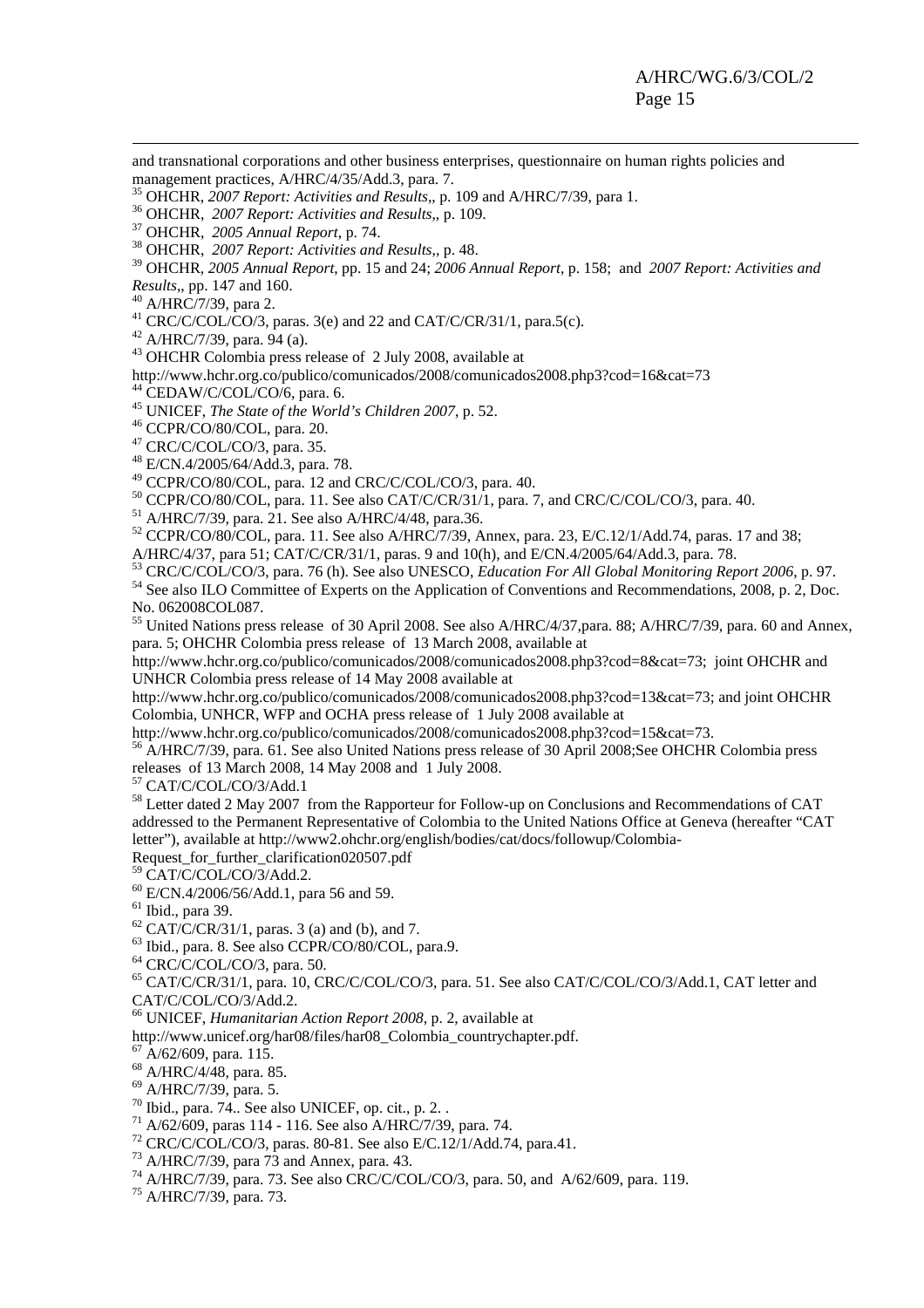<sup>114</sup> CRC/C/COL/CO/3, para. 65. See also E/C.12/1/Add.74, para.16.<br><sup>115</sup> A/HRC/7/39, p. 26.

 <sup>76</sup> UNICEF, *Humanitarian Action Report* op. cit., p. 2, . 77 CEDAW/C/COL/CO/6, paras. 8 and 10. See also CCPR/CO/80/COL, para. 14.  $78$  CAT/C/CR/31/1, paras. 9(f), and 10(i). 79 A/HRC/7/39, para. 37. 80 Ibid, Annex, para. 10.. <sup>81</sup> CEDAW/C/COL/CO/6, para. 20. See also CRC/C/COL/CO/3, paras. 86 and 87(b), (d). <sup>82</sup> CRC/C/COL/CO/3, para. 86. 83 Ibid, para. 82 84 Ibid., para. 84. <sup>85</sup> See ibid., paras. 80 and 81. 86 A/HRC/7/39, para. 12. <sup>87</sup> CAT/C/CR/31/1, paras. 9(a) and 10(a), CCPR/CO/80/COL, para.11, and CRC/C/COL/CO/3, para. 44.<br><sup>88</sup> CCPR/C/55/D/563/1993, Views adopted on 27 October 1995, CCPR/C/76/D/778/1997, Views adopted on 24 October 2002, CCPR/C/74/D/859/1999, Views adopted on 25 March 2002, CCPR/C/60/D/612/1995, Views adopted on 29 July 1997. <sup>89</sup> CCPR/C/55/D/563/1993, Views adopted on 27 October 1995, CCPR/C/76/D/778/1997, Views adopted on 24 October 2002, CCPR/C/60/D/612/1995, Views adopted on 29 July 1997. <sup>90</sup> CCPR/C/55/D/563/1993, Views adopted on 27 October 1995, CCPR/C/76/D/778/1997, Views adopted on 24 October 2002, CCPR/C/60/D/612/1995, Views adopted on 29 July 1997, CCPR/C/74/D/859/1999, Views adopted on 25 March 2002. <sup>91</sup> For the follow-up to Views 563/1993, see A/52/40, vol.I, A/57/40, vol.I, A/58/40, vol.I, A/59/40, vol.I, CCPR/C/80/FU/1 , and A/63/40, vol.I ; for follow-up to Views 612/1995 the HR Committee has not received any follow-up reply despite follow-up consultations; for follow-up to Views 778/1997, see A/58/40, vol.I , CCPR/C/80/FU/1 ,  $A/59/40$ , vol.I, and  $A/63/40$ , vol.I; for follow-up to Views 859/1999, see  $A/58/40$ , vol.I, CCPR/C/80/FU/1, A/61/40, vol.II, and A/63/40, vol.I . see A/54/40, A/57/40, vol.I, A/58/40, vol.I and A/59/40, vol.I.  $^{92}$  E/CN.4/2005/64/Add.3, pp 2 -3. <sup>93</sup> United Nations press release of 30 April 2008.  $^{94}$  CAT/C/CR/31/1, paras. 9(a) and 10(a), CCPR/CO/80/COL, para.11, CRC/C/COL/CO/3, paras. 44 and 45. <sup>95</sup> CAT/C/COL/CO/3/Add.1, CAT letter and CAT/C/COL/CO/3/Add.2.<br><sup>96</sup> OHCHR Colombia press release of 27 April 2008, available at http://www.hchr.org.co/publico/comunicados/2008/comunicados2008.php3?cod=11&cat=73 A/HRC/4/84, para. 17. 98 E/CN.4/2006/93, para. 40. 99 E/CN.4/2006/56/Add.1, para 66. <sup>100</sup> OHCHR Colombia press release of 13 May 2008, available at http://www.hchr.org.co/publico/comunicados/2008/comunicados2008.php3?cod=12&cat=73  $101$ <sup>OHCHR</sup> Colombia press release of 28 March 2008, available at http://www.hchr.org.co/publico/comunicados/2008/cp0810EN.pdf<br><sup>102</sup> A/HRC/7/39, para. 94 (d). See also A/HRC/4/84, para. 15. <sup>103</sup> CCPR/CO/80/COL, para. 16. See also A/HRC/7/39, Annex, para. 12.<br><sup>104</sup> CAT/C/CR/31/1, paras. 9(d)(iii), and 10(g), CRC/C/COL/CO/3, para. 44.<br><sup>105</sup> OHCHR Colombia press release of 24 July 2008, available at http://www.hchr.org.co/publico/comunicados/2008/comunicados2008.php3?cod=17&cat=73<br><sup>106</sup> CRC/C/COL/CO/3, para. 33.  $107$  CEDAW/C/COL/CO/6, para. 26. See also CERD/C/304/Add.76, para. 13 and UN-HABITAT, op. cit., pp. 34-35. See also United Nations Statistics Division coordinated data and analyses, available at: http://mdgs.un.org/unsd/mdg/Data.aspx  $^{108}$ A/HRC/7/39, para. 68.<br> $^{109}$  E/CN.4/2005/64/Add.3, pp 2 -3. <sup>110</sup> ILO Committee of Experts on the Application of Conventions and Recommendations, op.cit., p. 2.<br><sup>111</sup> Ibid., p. 1,.<br><sup>112</sup> Ibid., p. 2,.<br><sup>113</sup> UNICEF, Draft Country Programme Document, , para. 4, available at http://d ny.un.org/doc/UNDOC/LTD/N07/410/39/pdf/N0741039.pdf?OpenElement. See also UNFPA, Country Programme document for Colombia, 15 October 2007, para. 1, available at http://www.unfpa.org/exbrd/2008/firstsession/dpfpa\_cpd\_col\_5.doc